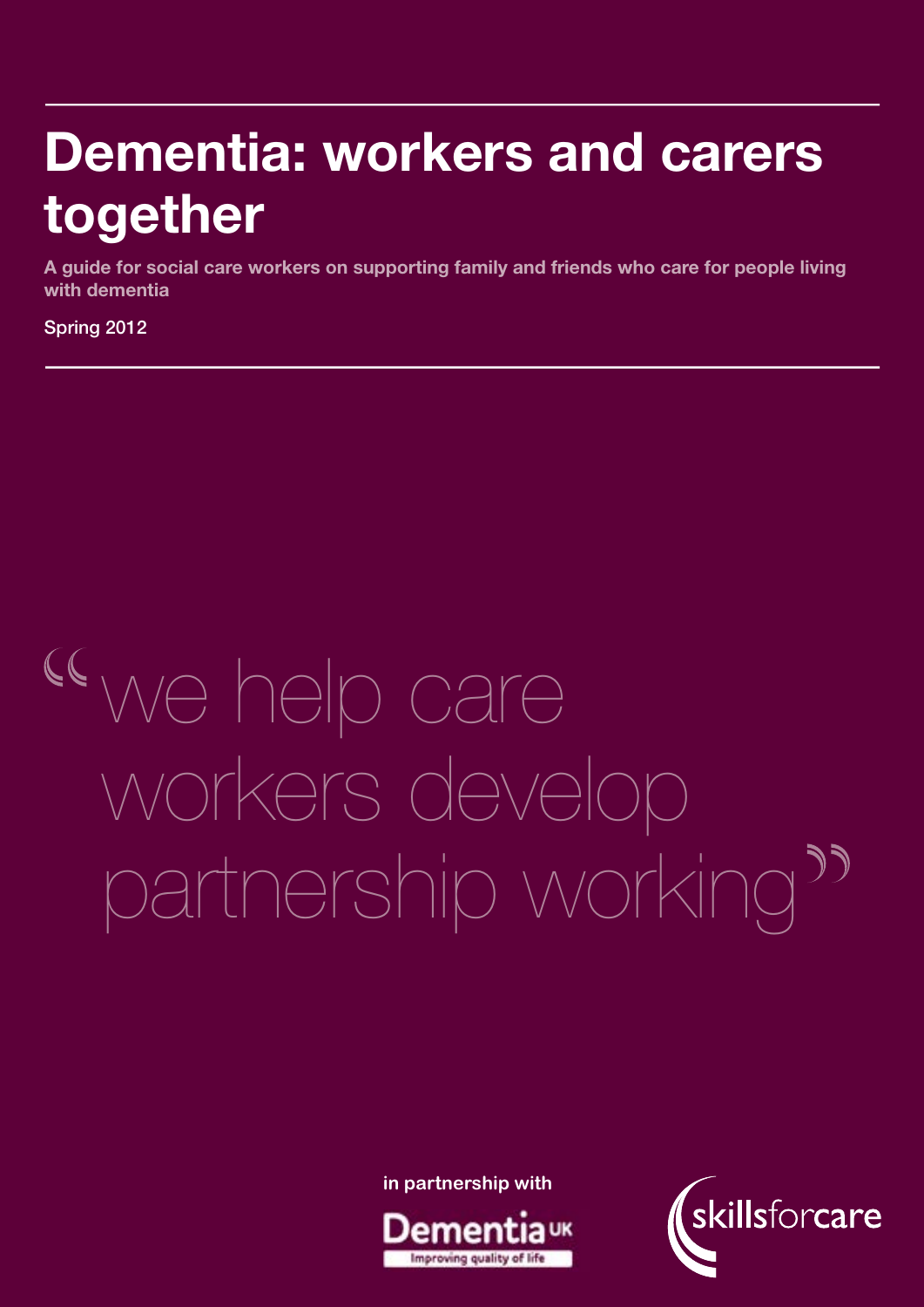### Preface

We are very pleased to introduce the latest of our products for the social care workforce supporting people with dementia and their carers. Skills for Care and Dementia UK have worked together in partnership to produce two products: this support guide Dementia: workers & carers together and an accompanying information resource.

Both products have been commissioned by the Department of Health and have been designed to be used together by colleagues across the social care sector to support collaborative working between the social care workforce and carers, leading to better quality care for people with dementia.

The products have been developed in coproduction with carers to provide information, advice and guidance to the social care workforce, when working with the carers of people with dementia. They provide support for social workers, care assistants, personal assistants, people working in day care settings and well as others parts of the social care workforce.

Throughout the products there are a number of carer perspectives and examples, as well as links to further resources to support you and your organisation.

The products build upon the *Common Core Principles for Working with Carers* and level 3 of *Carers Matters : Everybody's Business* that have previously been developed by Skills for Care, in conjunction with Skills for Health. The products also build upon the Common Core Principles for Supporting People with Dementia – also developed by Skills for Care and Skills for Health. All the Skills for Care products are available at www.skillsforcare.org.uk

We very much hope the guide and the information resource are effective in supporting you in your role. We welcome your feedback and comments on these products so please feel free to get in touch with Skills for Care staff or contact us via email at info@skillsforcare.org.uk.

Jan Ave

Sharon Allen Chief Executive Officer, Skills for Care

Zubara Raliews

Barbara Stephens Chief Executive Officer, Dementia UK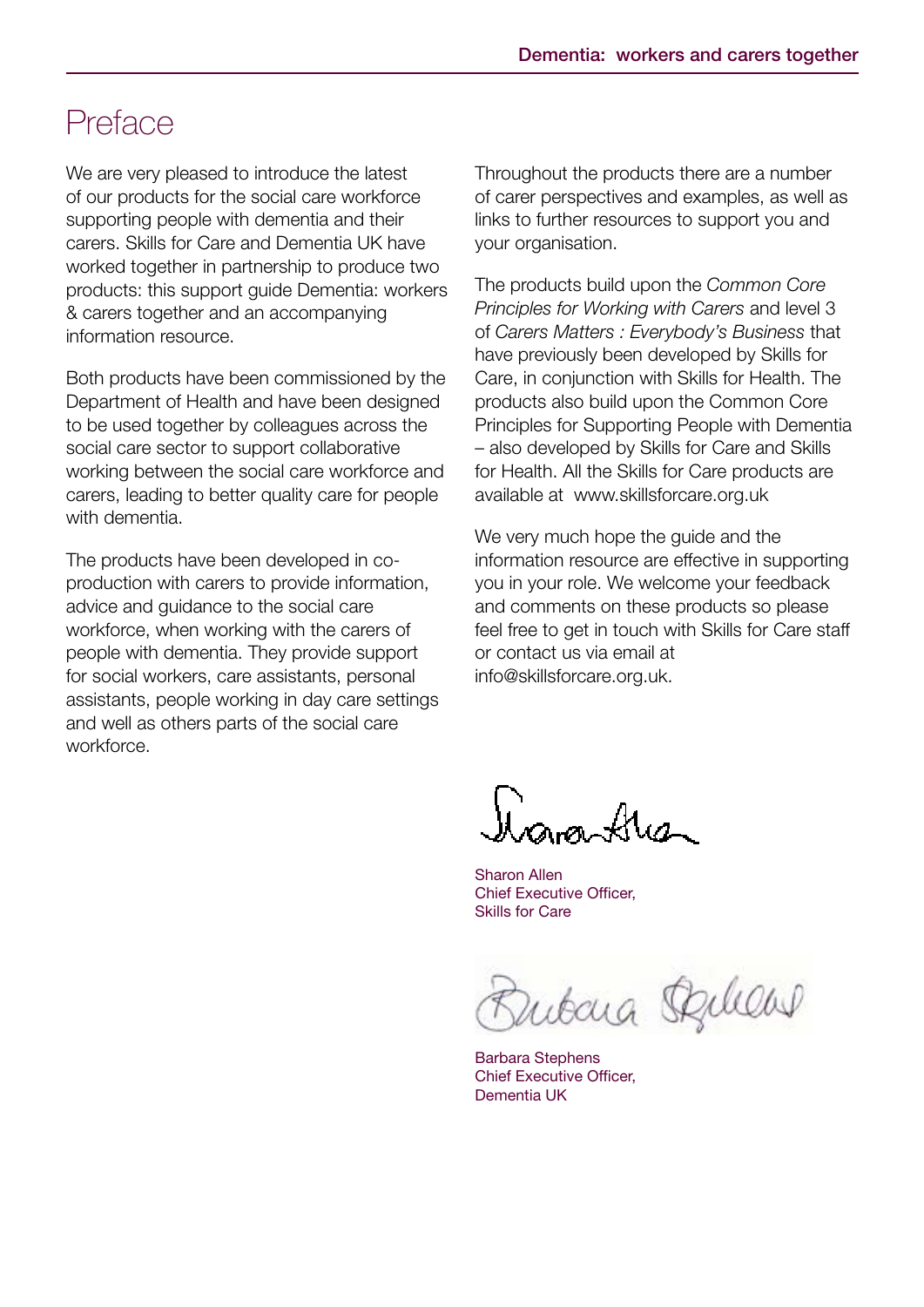### **Contents**

| 1              | An overview on working well with carers of people with dementia | 1  |
|----------------|-----------------------------------------------------------------|----|
| $\overline{2}$ | Day care workers                                                | 5  |
| 3              | Domiciliary care workers                                        | 8  |
| 4              | <b>Personal assistants</b>                                      | 11 |
| 5              | Voluntary organisation workers                                  | 14 |
| 6              | Local authority workers in carer support roles                  | 17 |
| $\overline{7}$ | Residential care workers                                        | 19 |
| 8              | Social workers                                                  | 22 |
| 9              | Social care managers in provider settings                       | 26 |
| 10             | Conclusion                                                      | 28 |
|                | 11 Further reading from Skills for Care                         | 29 |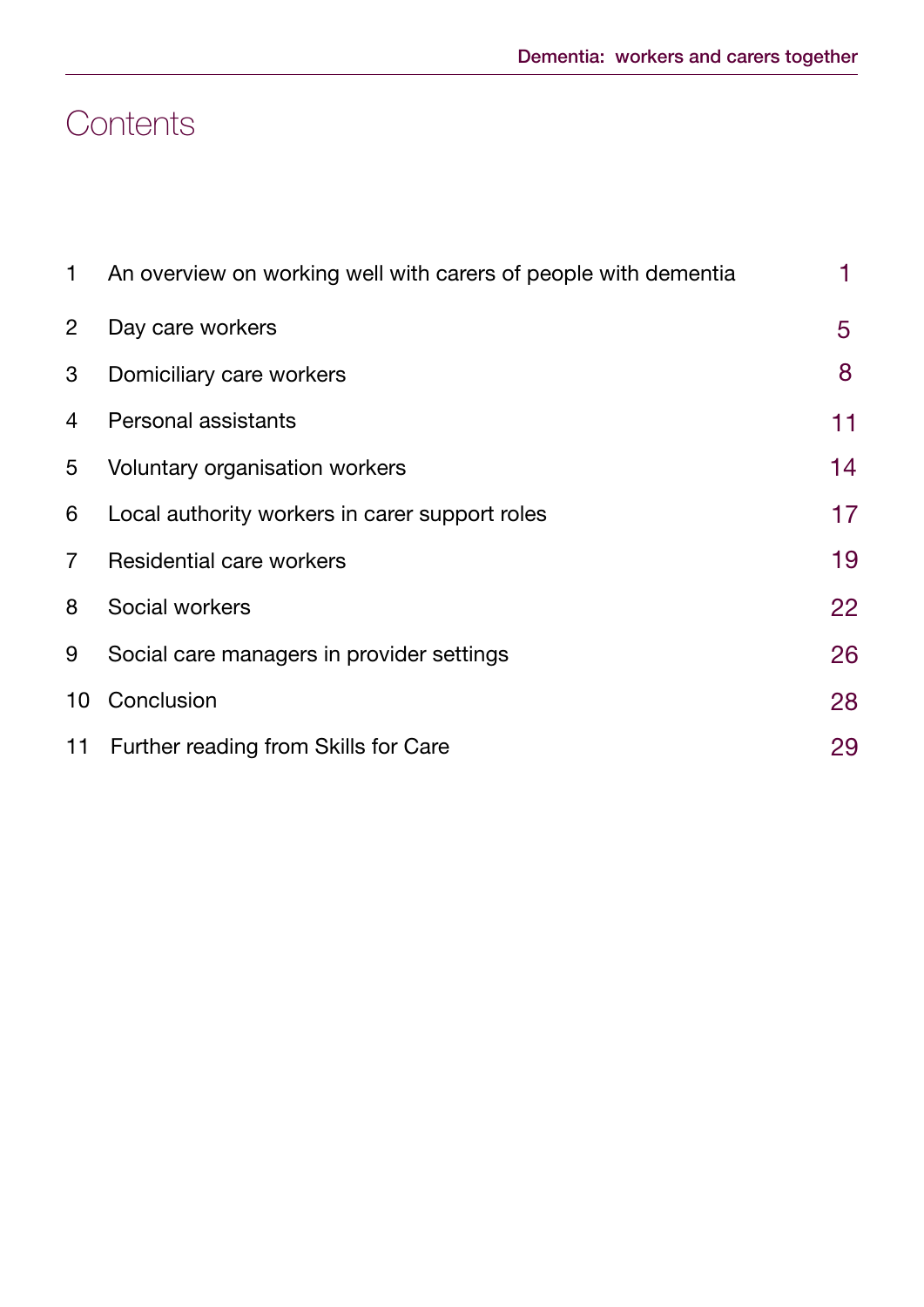### Acknowledgements

This guide has been developed by Dementia UK and Skills for Care and has been commissioned by the Department of Health.

The people involved in developing the support guide and information resources are:

- Julia Burton-Jones
- Madeline Armstrong
- Jackie Tuppen
- Hilary Woodhead
- Jane Robinson
- Janis Cottee
- Marylyn Duncan
- Kate Harwood
- Ming Ho
- U Hla Htay
- Daphne Zackon
- Jacqui Wharrad
- Cynthia Heymanson
- lan Weatherhead

#### Dementia: workers & carers together. A guide for social care workers on supporting family and friends carers of people with dementia

Published by Skills for Care and Dementia UK

Skills for Care, West Gate, 6 Grace St, Leeds LS1 2RP www.skillsforcare.org.uk

Dementia UK, 6 Camden High Street, London, NW1 0JH www.dementiauk.org

© Skills for Care & Dementia UK 2012

Ref no. DS034

Copies of this work may be made for non-commercial distribution to aid social care workforce development. Any other copying requires the permission of Skills for Care or Dementia UK.

Skills for Care is the employer-led strategic body for workforce development in social care for adults in England. It is part of the sector skills council, Skills for Care and Development.

Dementia UK is a national charity improving quality of life for people with dementia and their families. Dementia UK Training aims to develop the dementia care workforce through the provision of specialist training.

Bibliographic reference data for Harvard-style author/date referencing system:

Short reference: Skills for Care & Dementia UK [or SfC/DUK] 2012

Long reference: Skills for Care & Dementia UK, Dementia: workers & carers together. A guide for social care workers on supporting family and friends carers of people with dementia, (Leeds, 2012) www.skillsforcare.org.uk www.dementiauk.org.uk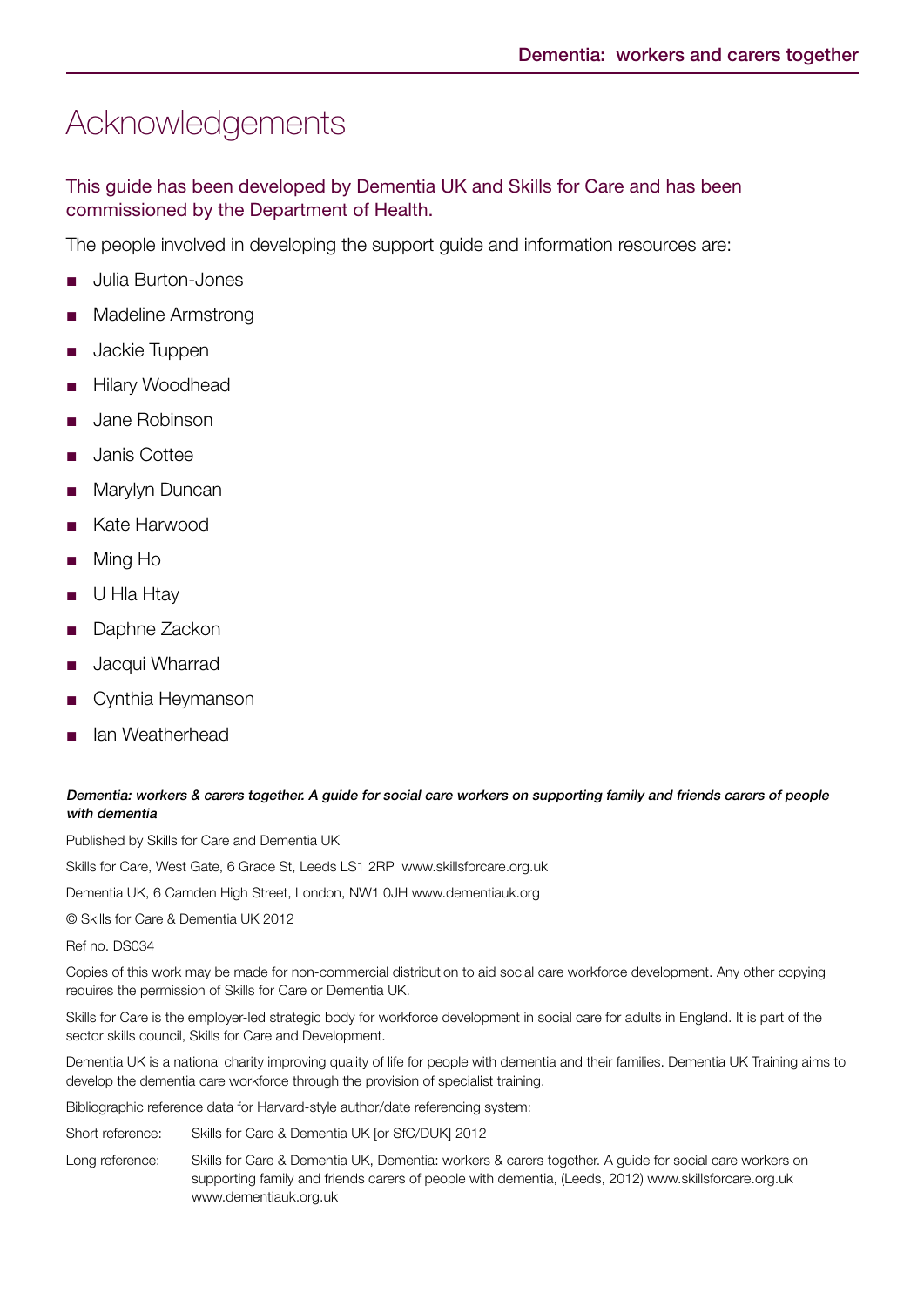### 1 An overview of working well with carers of people with dementia

Most care for people with dementia is provided by family and friends—'carers'. The Alzheimer's Society estimates the UK has 670,000 primary carers of people with dementia, and these carers save the UK £8 billion a year (Alzheimer's Society 2012).

#### Questions addressed in this chapter include:

- What is it like to care for a friend or family member with dementia?
- How does life change when you take on this caring role?
- What do carers want from social care workers?
- Which skills and qualities do this group of carers most value in the workforce?

This introductory chapter explores some key areas for supporting carers of people with dementia. The following chapters then highlight specific skills and approaches that particular parts of the social care workforce need to support the carers of people with dementia.

A note on the word 'carer'. This guide's main information uses 'carer' in its official sense to mean family and friends who provide unpaid social care support, as distinct from care workers. Caution is necessary in practice, however, because of the widespread informal use of 'carer' to refer precisely to care workers. In this guide, some quotes from carers reflect this alternative use of 'carer', particularly in references to "home carer" as a title for a domiciliary care worker.

#### Life caring for someone with dementia

Carers of people with dementia have much in common with other carers, but in some ways their experiences differ. Studies show they live with greater strain and distress than carers of other older people (Moise, Schwarzinger and Um 2004). Caring often feels rewarding, and we can build on things that motivate carers, but there is also potential for physical and mental health problems caused by stress that caring for someone with dementia brings.

#### Emotional strains of caring

Psychological pressures on carers of people with dementia are especially heavy:

- Frustration. Even in the early stages of the dementia, there can be frustration when memory varies and the person is unable to retain information.
- Stress, guilt and depression. Changes in the person and their relationship to the carer and others create emotional strain. Stress levels may increase, because the person may be unable to acknowledge their lack of capacity and may resist help, making it difficult for the carer to stay calm. At times there are distressing psychotic symptoms or behaviour changes that challenge the carer's patience. Depression can set in when the carer is aware of all they are losing as a consequence of the dementia, and also as a result of the strain the caring role entails.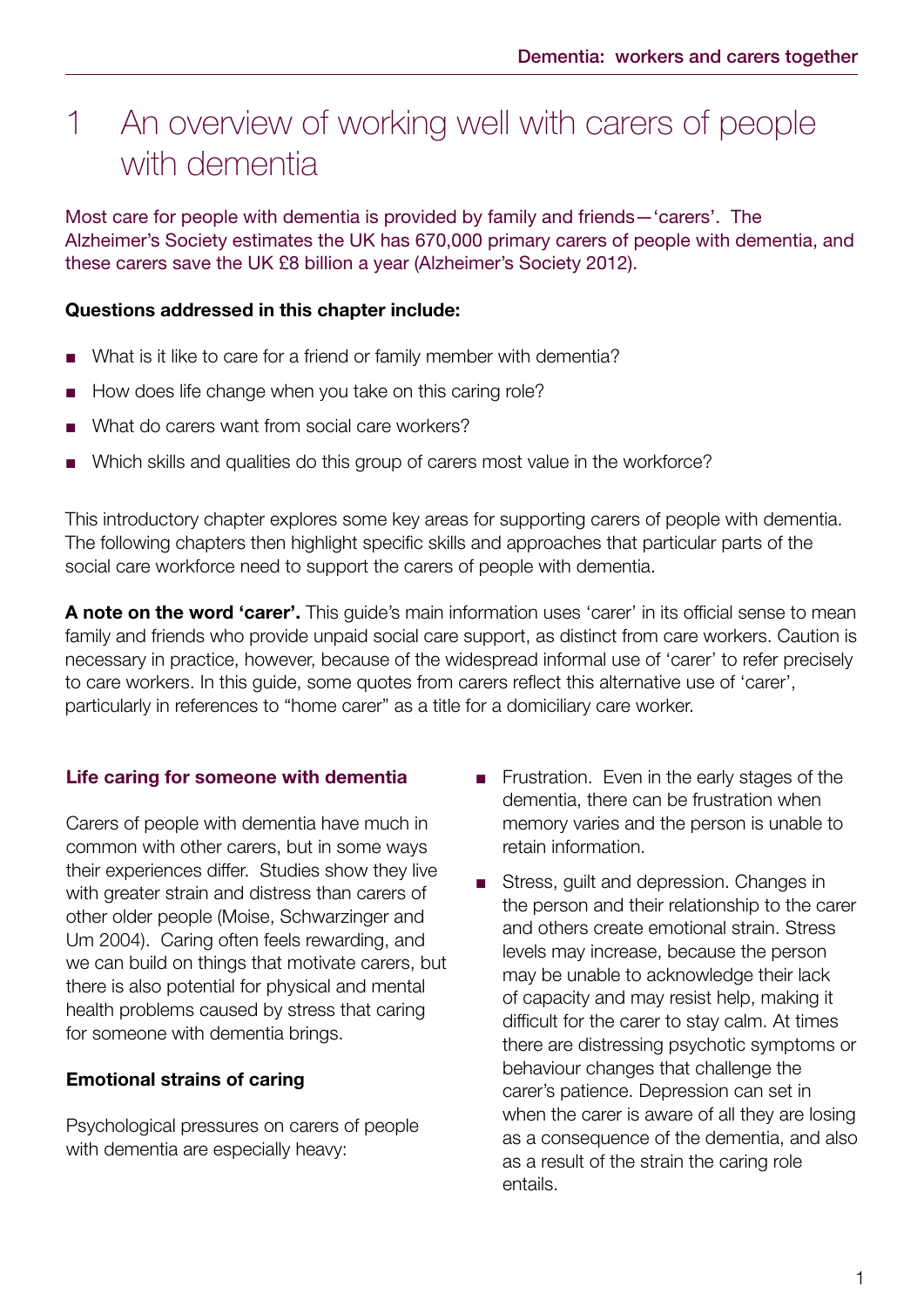Guilt is common for carers who find they become irritable with the person's odd behaviour or constant questions, or resentful at feeling forced into a role they did not choose.

- Uncertainty. Life is unpredictable and no two days are the same. Despite meticulous planning, unexpected things happen and the carer has to cope with frustrations and disappointment. There is fear over the future. Will I be able to keep going? How will I cope with the later stages of the dementia?
- Evolving feelings. Initially there is the shock of adjusting to changes; as one carer puts it, in the early days she was in denial and unwilling to acknowledge there was a serious problem and "our anxieties banged up against each other and raised the temperature." Sometimes there is a phase where the person with dementia accuses the carer of hurtful things. Eventually the carer may face the pain of not being recognised by this person - perhaps who has been their life partner.
- Feeling trapped. The person with dementia may feel anxious if the carer is out of sight, so may follow them around the house. Carers are not free to come and go as they please, to pursue hobbies or see friends. Even simple tasks like shopping or attending medical appointments can be difficult. There are few breaks from the 24 hour responsibility. Short breaks to pursue interests or friendships can seem costly to the carer which might deter the caring from seeking opportunities to go out.
- Conflicting demands. Work and other relationships suffer. Left with inner conflict and resentment, they neglect their own needs. This is especially true where the person has young onset dementia and there are children living at home still.

#### Feeling lonely and isolated

Often the carer has lost their closest supportive relationship because that person is the one with dementia. The parent or partner can no longer show concern for the carer or give the support they have relied on over many years. Carers struggle to shoulder all the responsibility and decision-making which was previously shared.

Other networks of friendship also diminish. The carer may have given up their job because of their caring role. Friends and relatives may stop visiting because they find the situation difficult. Sometime the carer's decisions are questioned by friends and family members who don't see the full extent of the difficulties posed by the dementia; it can be deeply painful to face criticism for doing what you believe is in the person's best interests. It can also be difficult to go out because of financial constraints and anxiety over how others will respond to unusual behaviour.

Carers often feel they are the only one going through this experience, that no one understands. Sometimes personal dignity or not wanting to be pitied can cause carers to 'put up a front' as someone who copes.

#### Practical demands of caring and the risk of exhaustion

Caring for a person with dementia has many elements. Emotional support and reassurance for the person are key at all stages, but early on the carer has also to take on many practical tasks such as looking after the house and garden, shopping, and taking care of finances. As the dementia progresses, more care is needed. The carer's role goes from prompting and reminding to giving more and more help with eating, washing, dressing and going to the toilet. Extra effort needed to maintain communication can be very tiring. As one carer put it, "Much of my energy was spent trying to interpret him to the world, and the world to him."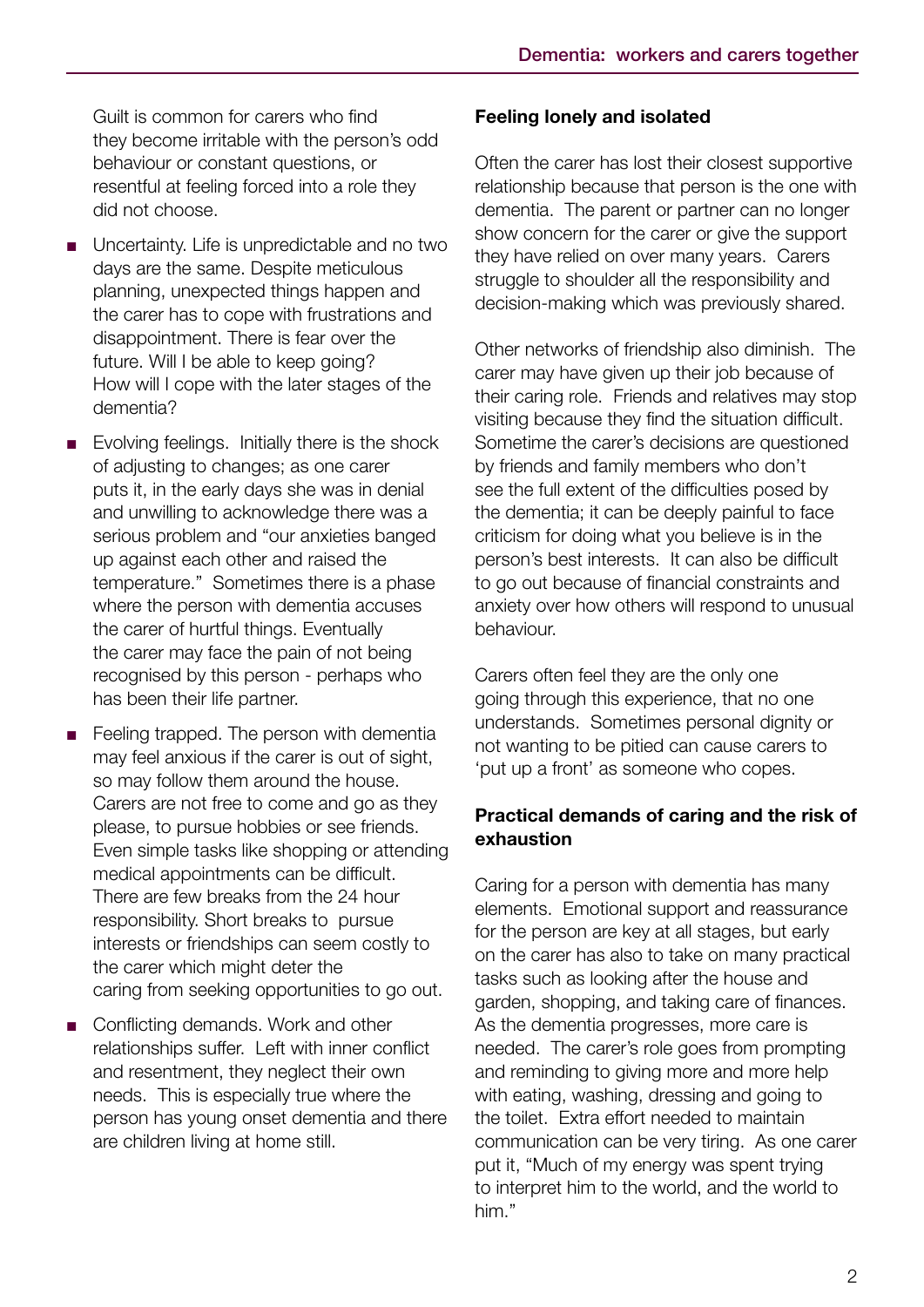In the later stages, mobility, continence and swallowing difficulties can lead to the person needing a great deal of help with personal care, as well as extra washing and food preparation. There may be anxiety over the health and safety of the person with dementia, the pressure of continually needing to assess risk, living in a constant state of high alert. Often , this is happening at a stage of the carer's life when energy levels are lower.

The physical demands might be manageable if sleep were guaranteed, but many carers have broken nights because dementia disrupts their relative's sleep patterns, perhaps resulting in anxious or obsessive behaviour during the night. For carers who don't live with the person with dementia, there may be the stress of continual 'phone calls at all hours of the day and night and the carer rarely feeling relaxed. Finally, financial pressures are common for carers who may have lost employment and face extra costs caused by the dementia.

#### Feeling ill-equipped and unsupported

Most carers feel unprepared to take on this new role. How can you feel confident as a carer if you lack the basic information about dementia that will help you understand what is happening and how to respond? At the point of diagnosis many carers are not in a position to absorb information they are being given about dementia symptoms, strategies that can help and local sources of support.

Many carers struggle to accept help. They may feel they should be the one providing all the care and no one can care for the person as well as them. Or the person with dementia might be against involving anyone beyond the family. Other family members may dislike the perceived stigma of needing outside help.

#### Wanting to care

Despite the pressures, there is a desire to care and a motivation to do the best for the person with dementia. Satisfactions of caring vary from carer to carer, but common themes include wanting to repay the kindness received over many years from the one who now needs support, and the opportunity to be close to the person and protect them. Those who support families can acknowledge this desire to care and help maintain the rewards caring brings.

#### What do carers need from care workers?

Some key points for workers supporting the carers of people with dementia.

- Respect the carer as an equal partner with you. They know the person with dementia best and have discovered strategies that work. People working in social care should work corroboratively to find the best solutions.
- Listen to the carer and find out how they are coping. Recognise that the carer may say they are 'fine' and appear cheerful while underneath they are struggling. Pick up on stress signals through questioning and observation.
- Remind the carer that they have needs too. Encourage them to take time to rest and relax. If they are struggling to accept breaks, help them see benefits that might come for them and the person they are caring for. Be knowledgeable about the help available and share this information.
- Be sensitive to difference and don't make assumptions. Not all relationships are the same. What is the nature of the relationship between the carer and person with dementia? Be aware of how differences (of race, religion, sexuality) are relevant to the caring situation. Even simple things, like forms of address you use, can show your understanding of cultural differences.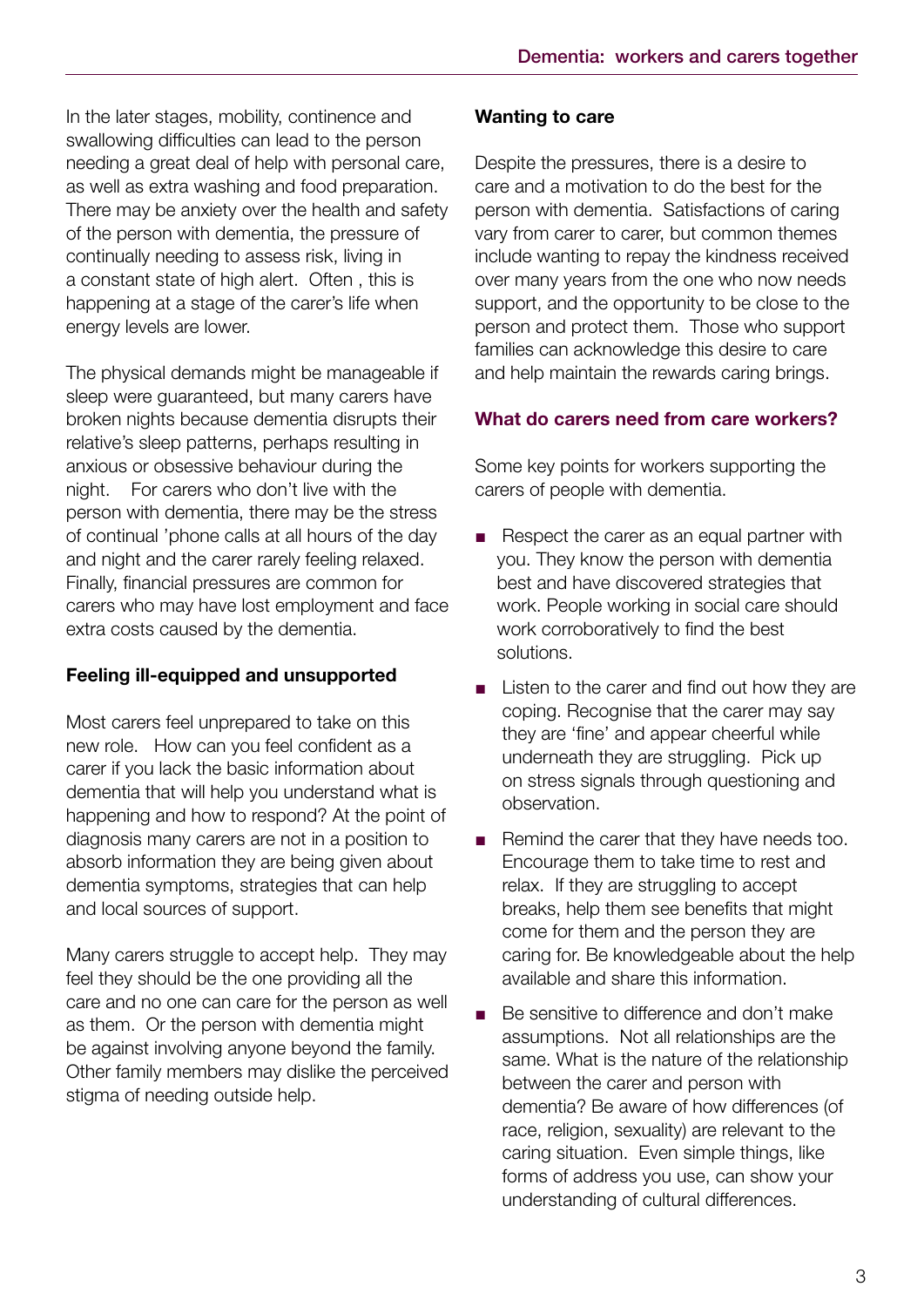- Recognise the reasons a carer may be abrupt or impatient. We make allowances for the person with dementia, but we also need to recognise the strain carers are under which might occasionally make them a little less polite than normal. Carers have to be insistent at times to achieve the best for the person for whom they are caring; their role includes being an advocate.
- Avoid being judgemental. Each carer finds their own way of coping within their limitations.
- Be flexible and open to exploring alternative solutions. Thinking creatively leads to better outcomes for a person with dementia and their carer.
- Use appropriate communication methods.
- Many carers are not online, so emails are not a good way to reach them. Mobile phone conversations can be difficult too if you catch the carer in a public situation and try to address confidential care matters; ask the carer if it is a good time to talk.

What carers of people with dementia look for in social care workers:

- Knowledge and experience of dementia and available resources.
- Good communication and listening skills.
- Ability to be flexible and proactive.
- Ability to share ideas and co-operate with the carer.
- Good time-keeping and reliability.
- Ability to detect triggers, likes and dislikes, in a person with dementia.

#### **References**

Alzheimer's Society (2012) *Dementia 2012: A National Challenge*.

Moise, Schwarzinger and Um (2004) *Dementia care in 9 OECD countries: a comparative analysis,* OECD Health Working Paper no. 13, OECD: Paris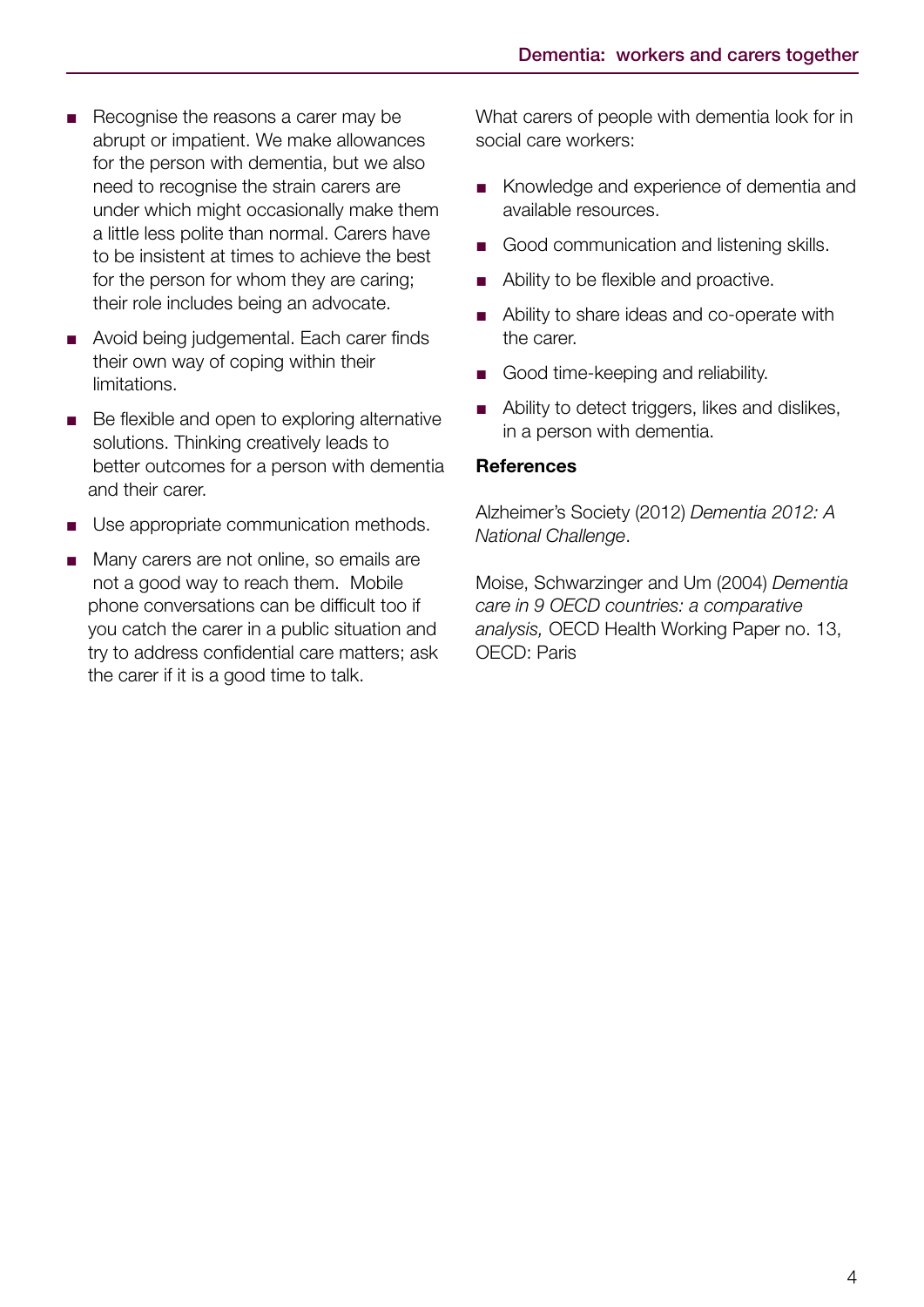### 2 Day care centre staff

Carer's perspective: "A positive relationship was built with my mother's day centre. Regular reviews were held with the assistant manager and my mother's named carer, and exhibitions were held of her art work. Attendance at the centre facilitated her to be seen and reviewed by her GP on the premises."

Day centres provide quality time for the person with dementia and invaluable short breaks for their carers. Having a few hours to get on with other tasks or have a rest can make a world of difference to carers.

#### Getting to know the person with dementia and their family

In order to care for the person with dementia, you need to understand them, and the carer is usually the one who knows them best they are the expert on that person. As well as meeting with the carer, you could ask then to write down things that will help you; from likes and dislikes, care needs and health issues, through to biographical details and interests. This will enable you to tailor the support you give, acknowledging how much the person can do independently and seeing what help is needed, as well as gaining an insight into activities that will provide enjoyment. Ideally at this time a life history book could be made, with the help of relatives and other members of staff.

How about inviting the person with dementia and their carer to visit the centre first? Or you could arrange to see them at home: observing the person with dementia in this environment will enable you to understand them better.

#### Working with carers as partners

Carer's perspective: "I was very anxious the first day I took my husband to the day centre. I remember walking away from the day centre with tears in my eyes, feeling just as I had when my children first started school."

Accepting day care is particularly difficult for carers of people with dementia. It is hard to explain to the person and prepare them because of their difficulties understanding and remembering; they might be resistant to the idea and need persuading. The carer feels especially protective of a relative with dementia, so they need reassurance that the person is going to be safe and happy.

#### What can you do to reassure carers?

- Suggest the carer explains to their relative with dementia that they have essential tasks and errands to do, rather than saying they will be resting or going out while they are at the day centre.
- The first time the carer leaves the person is particularly difficult. It is important that both the person with dementia and their carer are supported with this.
- Encourage the carer to ring the centre if they want to know how the person is finding their day.
- Ensure the person goes home with a summary of the day, including positives and any issues. Engage the carer with helping to find the solution to any challenges.
- Offer regular opportunities for the carer to meet with senior staff and the named worker for their person, to exchange information and plan together.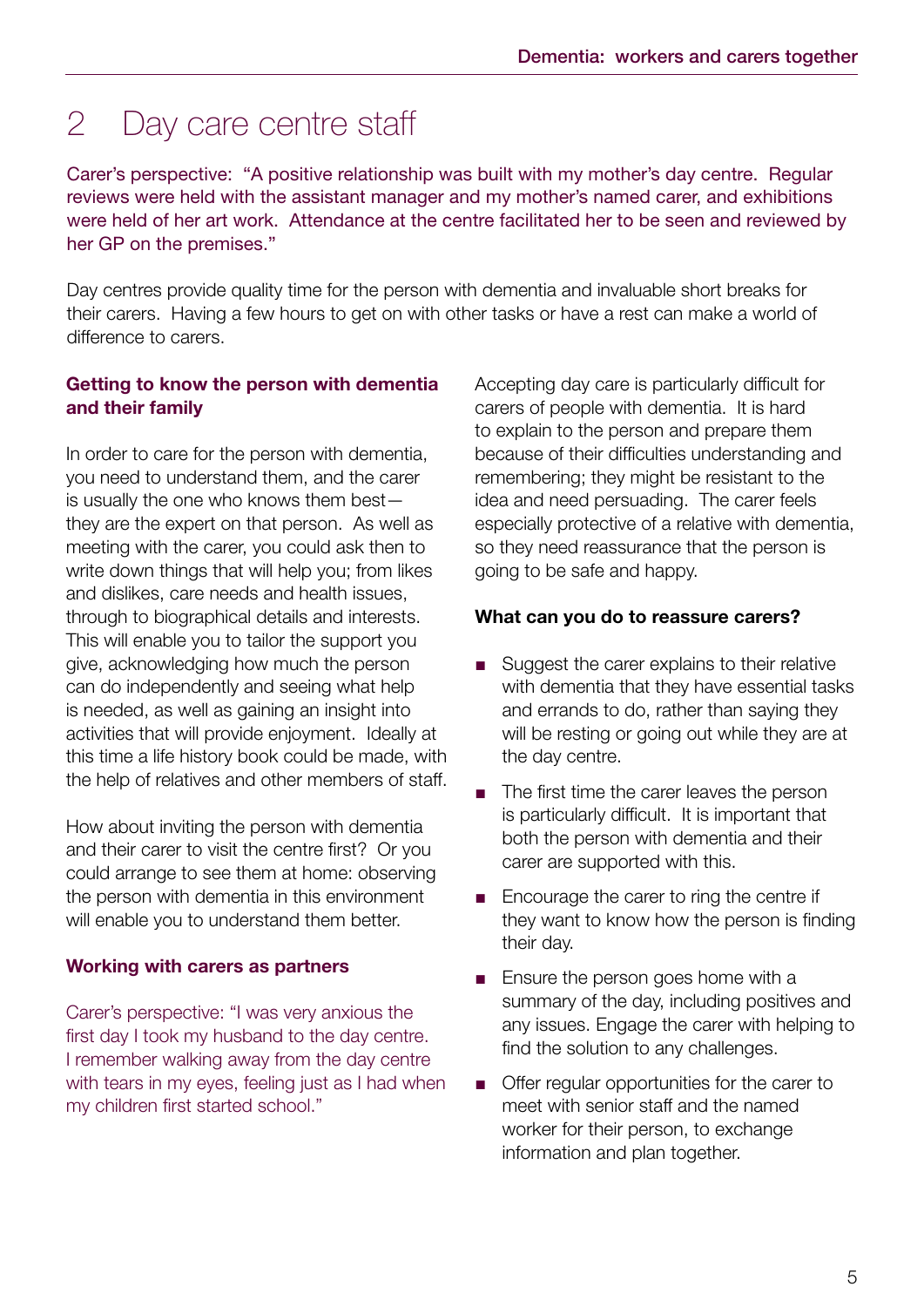Carer's perspective: "On the day I first took my husband to the day centre, we were greeted immediately with a warm welcome. The workers always made sure my husband was happily absorbed in some enjoyable activity when I was ready to take my leave. At one stage, things became rather difficult and my husband was reluctant to leave home with me to go to the day centre. Fortunately they had a most understanding outreach worker, and when I phoned to explain the position, she drove over to our flat and persuaded him to come with her to the centre. I appreciated the flexibility, initiative, imagination and willingness to literally 'go the extra mile'."

While the person is with you at the day centre, you might be able to provide aspects of care that are difficult for the carer at home, such as helping them have a bath, a shave, or a haircut. What happens during the time at the day centre can either help or hinder the carer. If you help the person experience wellbeing and retain abilities, this will have a positive impact when they get home. If the person is frustrated or over-stimulated, the carer might be left picking up the pieces. Give plenty of warning should there be plans to discharge a person from the day centre; it will be a great shock and a huge loss if it is done suddenly without warning. Carers need to make other plans.

#### Showing sensitivity

It is important to be aware of how the carer and the person with dementia wish to be addressed and respecting this is particularly important if the family is from a minority ethnic culture where social etiquette is different. Be especially tactful when telling the carer about any problems, or the carer can feel they are being blamed. Remember that they want to hear about highlights, not just problems and challenges. Praise achievements with positive, supportive language and avoid any negative language.

Carer's perspective: "I received a phone call from my husband's day centre, asking me to pop in briefly with another cardigan, as juice had been spilled on the one he was wearing. As I was leaving, the manager called me into the office.

"Out of the blue, the manager described recent incidents when my husband had touched female staff members, implying he may not be able to stay at the centre. I felt I had prepared staff for this possibility and suggested strategies to minimise the risk, but I also felt my advice and suggestions had been ignored. Had I known they were going to raise this difficult issue, I would have asked a friend to support me."

#### Involving carers in the day centre

Although your service exists to give them a break, carers may like to be involved from time to time. You could:

- invite carers to special celebrations, such as cultural or seasonal events
- hold regular support and information sessions for carers
- have coffee mornings to help carers meet each other
- involve carers in staff training sessions on dementia .

Carer's perspective: "The day centre held information sessions for carers, inviting outside speakers to come and talk about topics. I found out about the council tax reduction for people with dementia at one of these meetings. Nobody else told me we might be entitled to this help. It made a big difference to our lives."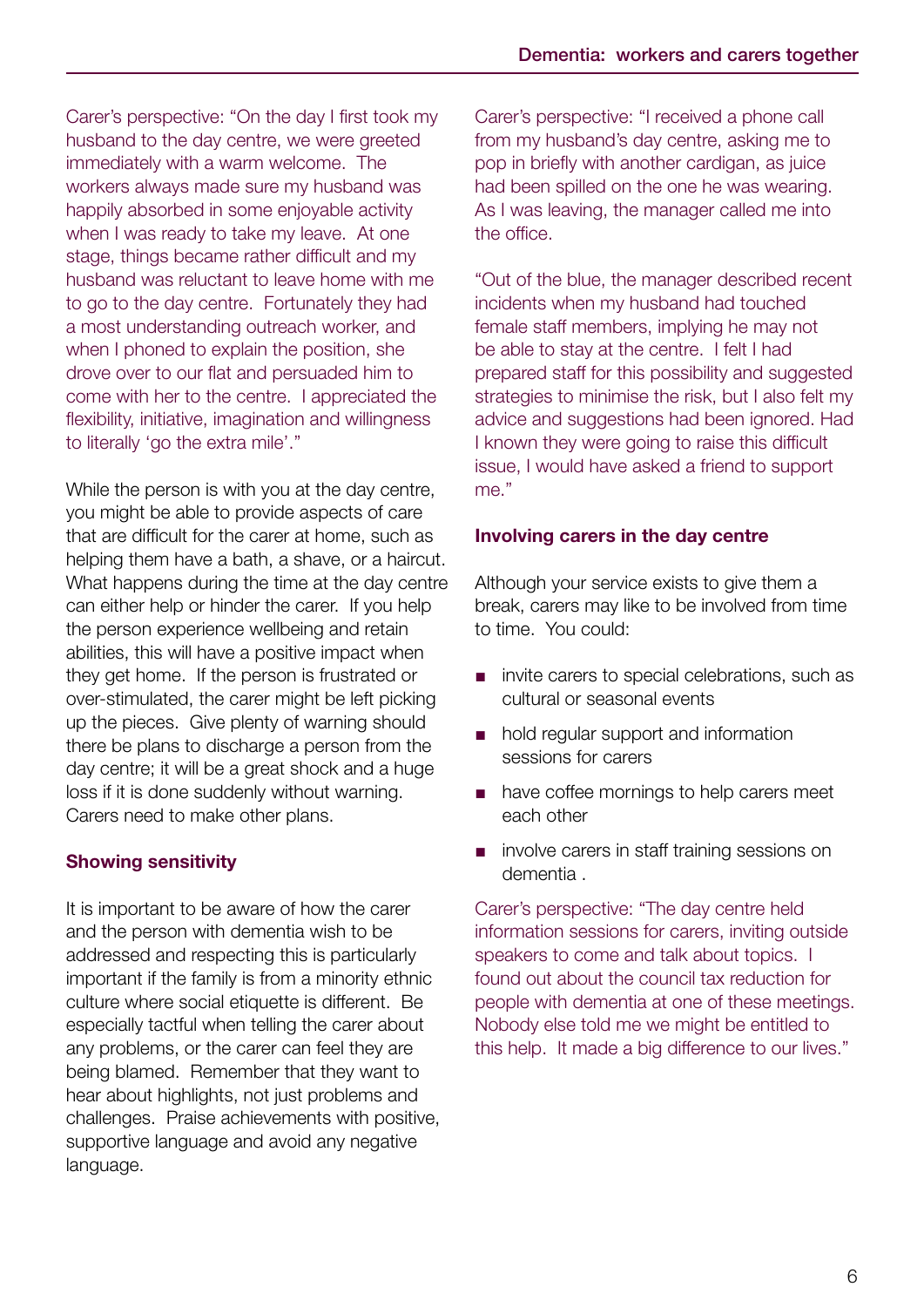#### Transport matters

The journey to the day centre is an important part of the experience of attending a day centre. Transport staff need to know how to respond to people with dementia, using skill in gently coaxing a person who is reluctant to get on the bus and helping them feel settled during the journey. It will also help if they keep the carer informed of when they are hoping to arrive and if they are delayed.

#### Key tips for day centre staff

- Value and use the carer's knowledge of the person with dementia.
- Recognise and respond to the carer's feelings of anxiety.
- Communicate regularly and meaningfullY with carers.
- Help carers feel part of the service by inviting them to occasional events.
- Be sensitive to the carer's feelings in working through any problems.
- Be punctual in collecting and returning the person with dementia.

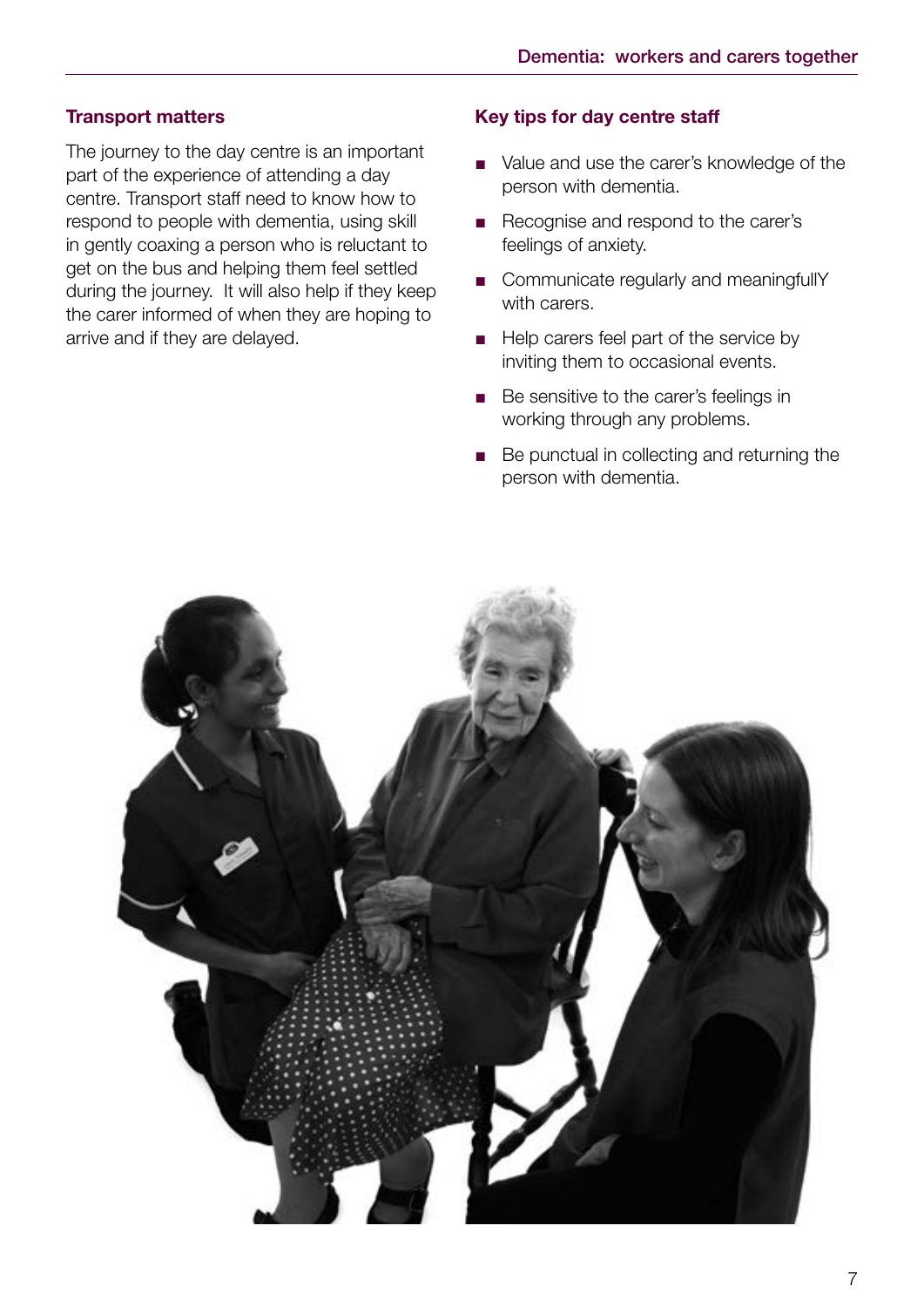### 3 Domiciliary care workers

Providing support in a person's home is different from caring in a public space. Many of the attributes carers look for in a domiciliary care worker are to do with the fact you are going into the home as their guest.

#### Knowing the background

Carer's perspective: "My mother's memory and mental state had been declining for many years, but she was never willing to acknowledge this. I gradually assumed responsibility for everything in her daily life. In time, her psychiatrist and social worker could see she needed help in the home. We hoped the occupational therapist might be a way into this – persuading her a home help for domestic tasks might be a good idea, now she was over 80 and more physically frail – but she didn't buy it. She was adamant she was fine, and irate at the suggestion she couldn't manage."

There may have been a long, tense process of gradually accepting help is needed in the home. The person with dementia may dislike the idea of strangers coming into the home and believe family members should be the only ones looking after them. This is especially true in cultures where the idea of family responsibility is very strong. The carer may also resent the idea that they can no longer manage. Your first challenge will be to show you can be trusted and that the help you can bring makes a positive difference.

Another aspect of knowing the background is being well informed, so you can show sensitivity and give appropriate help. At the beginning of a visit, find out what the person with dementia needs, what kind of day they are having, and how you can best support the carer. Learn about relationships in the home, picking up how members of the household get on and express themselves. You may be aware of conflicts and tensions. Try to avoid making value judgements, unless you feel the person with dementia is at risk.

#### Respecting the home

You have only to think how you feel about strangers coming into your home to realise the psychological effect on the carer and the person with dementia of opening up their private space. Act as an invited guest, finding out how the family want you to treat their home. Ask about routines and habits, and fit in with these. Learn about any 'house rules' you might need to observe. Think about how you address the person with dementia and their carer; there is a fine line between friendliness and overfamiliarity.

When working in someone's home, you should try not to do things that will alter the state of the home, like moving things or leaving a mess. Be aware of other people who live in the house and respect each household member's privacy.

Consider carefully how you dress; some clothes may not be appropriate in households with particular beliefs or where a person with dementia has reduced inhibitions. Be vigilant about maintaining confidentiality. Only share information that you need to share with other people. Be careful not to bring unwanted odours into the house, such as a strong perfume or the smell of cigarette smoke which may linger.

People with dementia sometimes accuse visitors to the home (including relatives) of having hidden or stolen items. This may be because the person has forgotten where they put things. It might be useful to devise a strategy with the carer for ensuring all items of value are locked away safely.

If you are at the receiving end of such accusations, try not to take it personally and recognise it is connected to the dementia.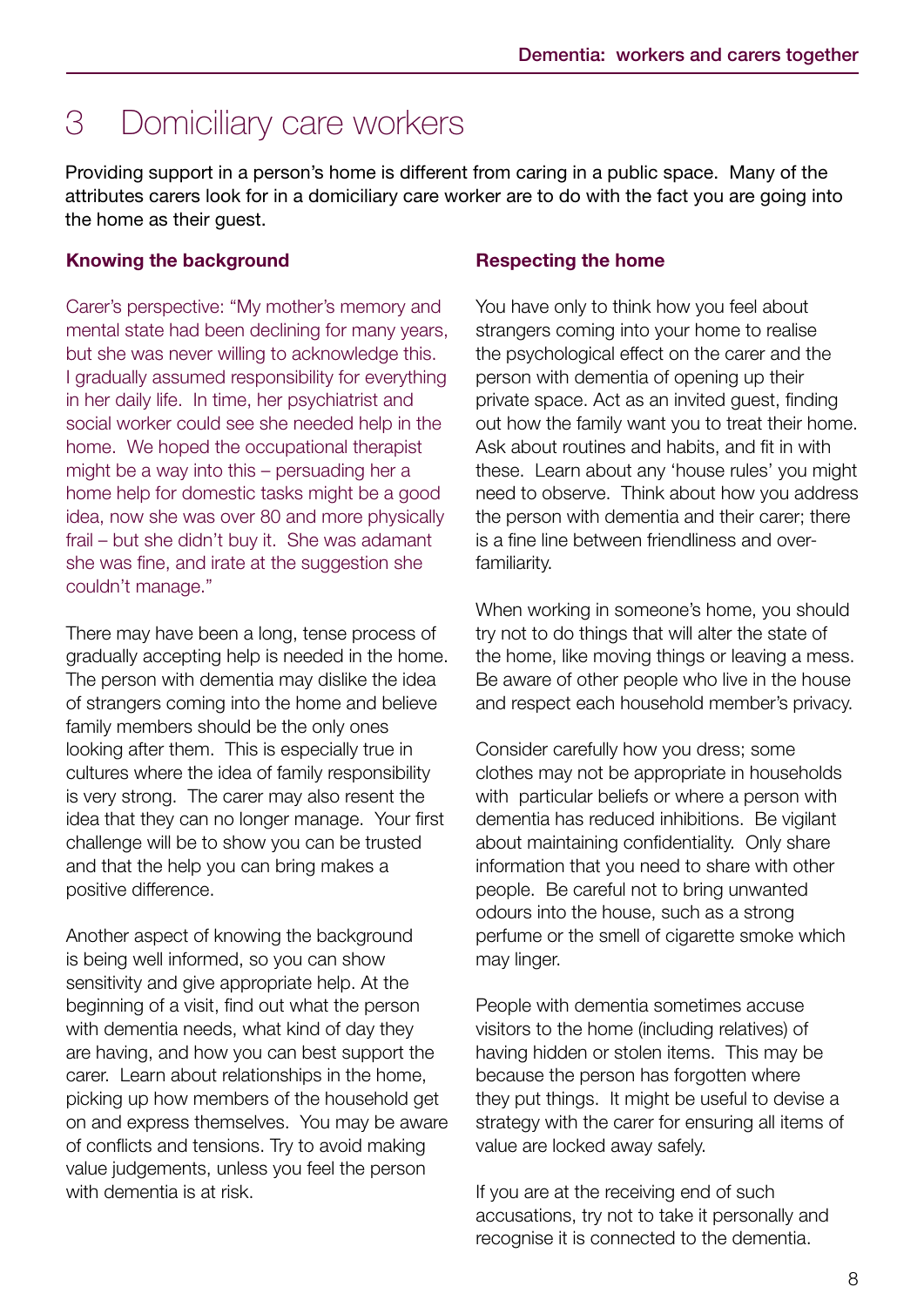Carer's perspective: "If only the home carers would take their shoes off when they come in. I don't like to ask them because they might think I'm being fussy and take it out on my wife, but the stains on the carpet are really getting me down."

Carer's perspective: "She came bustling in and turned the radio off. It had taken me ages to settle Dad with the soft music he likes so much. The home carer said it was boring, but Dad soon got restless when he couldn't hear the music."

#### Being a friend

Carer's perspective: "A young man who was studying law gave my husband personal care at home over quite a long period, so we got to know each other well. He always managed to raise our spirits when he arrived at the flat, and he would give me reassurance and encouragement if I seemed distressed, always with a smile and sensible words. When the time came for my husband to go into the care home, this kind young man knew how upset I was about it, and made special arrangements with his agency to alter his schedule so he could accompany us in the ambulance to the home, helping him down the stairs and providing cheerful company all the way. I will never forget him."

Although you have to work within professional boundaries, in time you will become a familiar face, and the carer may look forward to seeing you, as one of the few people they speak to on a regular basis. Remember to look out for signs of when they are struggling and the situation is deteriorating. It will be easier for the carer to accept your help if they feel the relationship you are building enhances their relative's life. Carers want domiciliary workers to show warmth and engage their person with dementia in conversation as they are providing care. For example, the photographs you may see around you can provide an opportunity to ask and talk about grandchildren and the

extended family and support the discussion of the life story of the person with dementia.

Carer's perspective: "I like it when people who come into our home talk to my husband and listen to what he is saying, or trying to express, even if it seems inappropriate or rude. Above all, I want them to enjoy the time they spend with him."

#### **Teamwork**

Think of your role as being to work as part of the team with the carer. They are the one providing most of the care, and you are coming in to lighten the load.

- Find out from the carer what would most help them.
- Be flexible.
- Let the carer know if you are delayed but don't make them feel you will be extra rushed with them as a result—reliability is key.
- Don't be critical or judgemental of the carer if they do things differently, but find tactful ways to suggest alternative strategies you think may help.
- Be aware of other sources of help the carer can tap into.
- Inform the carer about what happened in your visits, feeding back positive as well as any challenges.
- Notice and record anything that changes and might indicate new needs.

Carer's perspective: "I am looking for compassionate staff, who listen and try to make things easier for me as the carer. I also think it is important that home carers are briefed about the condition of the person they are to care for, so they know what to look out for."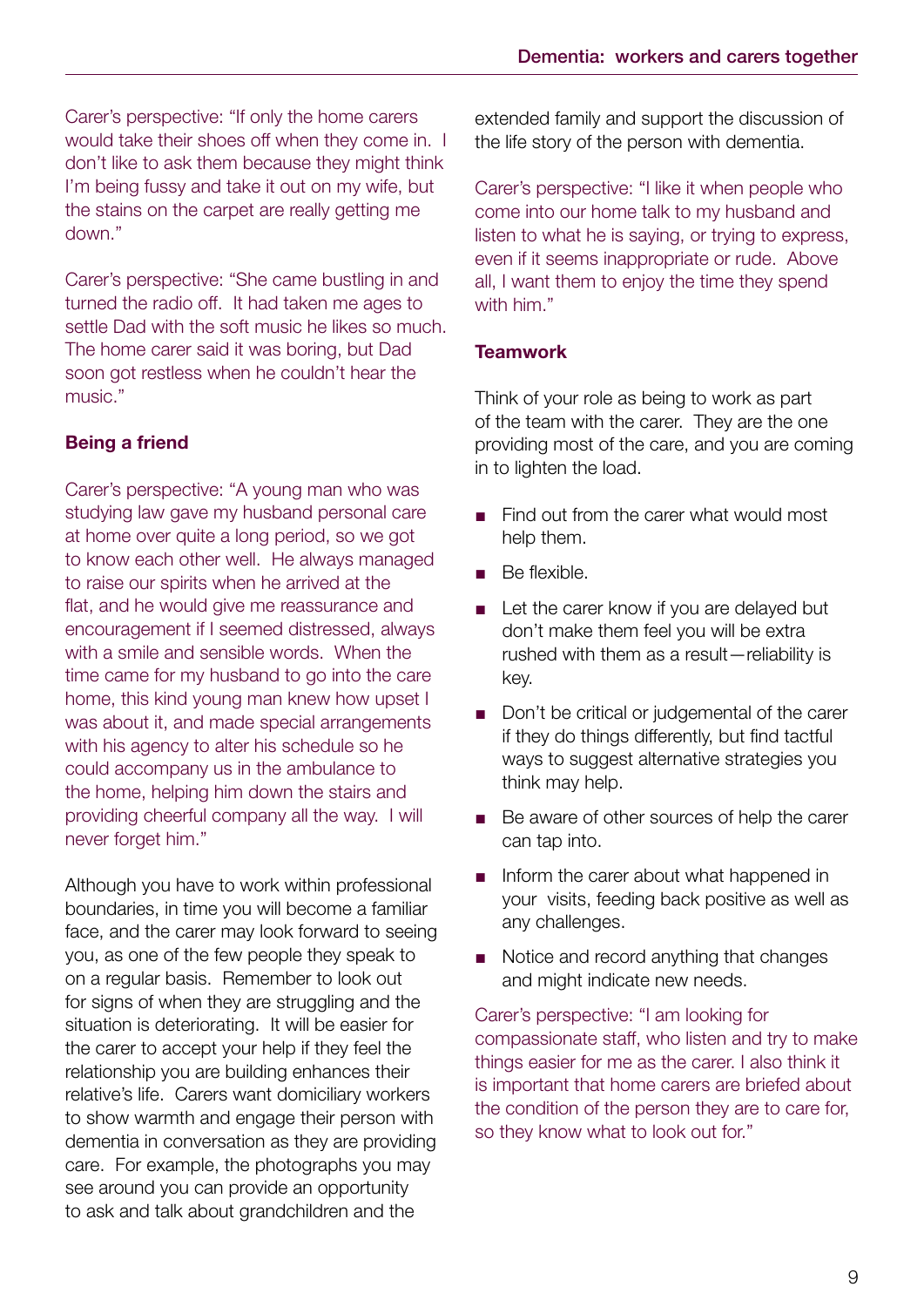#### Remembering carers who don't live with the person with dementia

Not all carers live in the same household as the person they look after. This is especially true for sons and daughters caring for parents. They might live in the same town or a considerable distance away, but they are providing a lot of support and need to be informed of the domiciliary worker's visits. This might be through 'phone calls, emails or text messages. Using a communication book in the person's home might help in some situations, though there is a risk the person with dementia will tidy it away or be confused or distressed by what is written. Talk to the carer about how best to keep in touch with them, as each person will have their own preferences.

#### Top tips for domiciliary care workers supporting people with dementia

- Find out as much as you can before you visit, so you are prepared.
- Treat the home as you would want a visitor to treat your home.
- Build a supportive, respectful relationship with the carer.
- Notice anything that is changing, including the carer seeming stressed.
- Find ways to complement the carer's role and make their life easier.
- Don't forget the needs of carers who live in a different household.

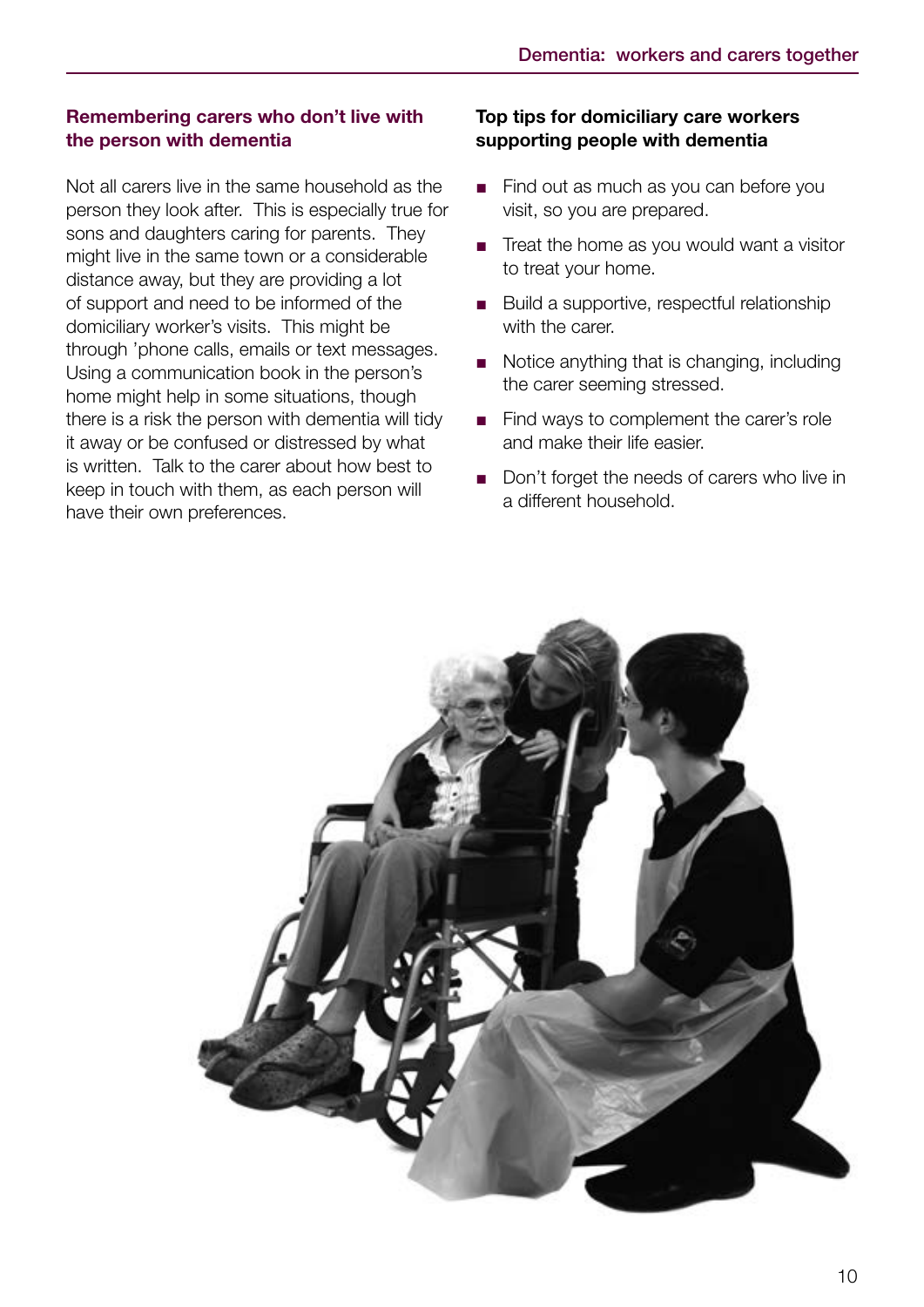### 4 Personal assistants

Personal assistants (PAs), or people employed directly by people with dementia and their carers, usually work in the home of the person with dementia, so many of the principles from chapter 3 apply equally to this role.

Respecting the home, and learning about relationships between the people who live there, are necessary skills for personal assistants as well as domiciliary care workers. But personal assistants work in a different way to enable the carer in their role supporting the person with dementia.

Carer's perspective: "Our PA was vary varied in terms of what they did. He went along to reminiscence sessions, took my husband to the tip to get rid of rubbish from the garden, helped walk the dog, cut the lawn, or supervised any of these activities if my husband was having a good day. The reason he made such a difference is, even a trip to the local tip reminded my husband he could still do normal things, which in turn increased his self esteem. Because he has known my husband as long as I have, the memories they share go back many years.

"This allowed me to relax, knowing that my husband was safe and entertained. The personal assistant also filled in a 'day sheet' which told me on arriving home where they'd been that day, what they had done, what my husband had for lunch, anything that had upset him, if he had slept at all, how noisy or quiet the day had been for them..."

#### Being flexible

The job of personal assistant is broader than most roles in social care, because it encompasses whatever is needed to support people with dementia to live as they want to. Rather than undertaking a limited set of tasks, such as helping with personal care or eating, the personal assistant might also help the person maintain interests and friendships, go on holiday, look after pets, go shopping or attend appointments. They need to be versatile and creative over how they use their time, and flexible over availability.

Another key difference from other social care roles is that, under personal budgets and direct payments, or through private arrangements, the personal assistant is employed directly. In the case of people with dementia, the family carer is usually the employer, responsible for defining the role and providing necessary training and employment safeguards. A further distinction

is that many personal assistants work with just one person, or possibly with a small number of people with dementia. They spend longer periods of time with the individual(s) and are able get to know them well. This depth of knowledge about the person, and sensitivity to varying moods and abilities, enables the personal assistant to adapt to the needs of the person they are supporting.

You will be most effective when you discuss with the carer how your contribution will best fit around the carer's role, so that you work as a team to achieve quality of life for the person with dementia. It is important to clarify the carer's expectations, offer suggestions and give constant feedback on what has worked well and any difficulties. Discover biographical information to help you plan activities, and share your ideas with the carer who is ideally placed to advise.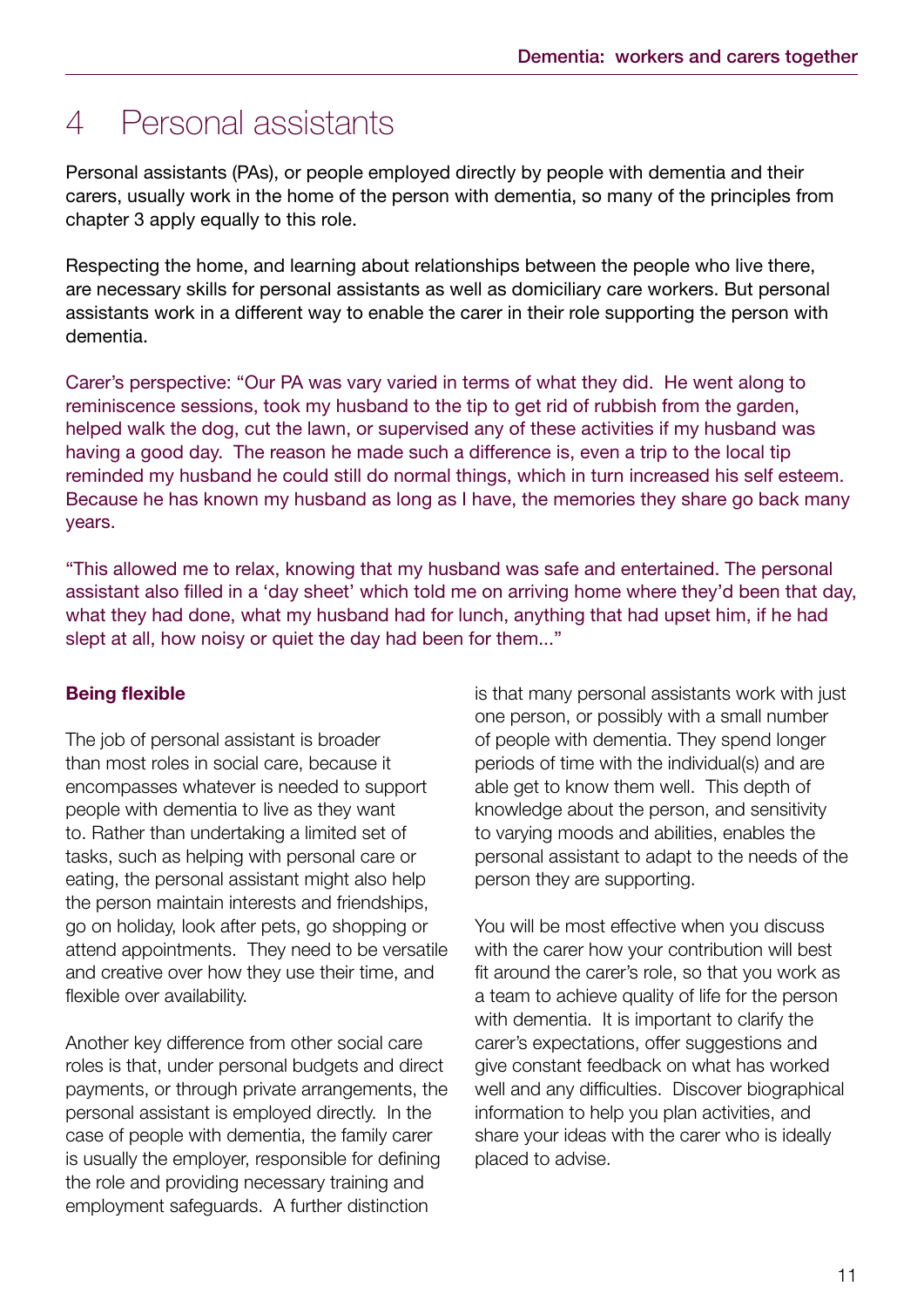Doing practical tasks can help the person with dementia to feel you are there for practical reasons and may reduce their feeling that they are being 'minded', which might cause some frustration in the first few days of the role.

A carer's perspective reported : "The PA soon learned that part of the role the carer wanted her to fulfil was to act as advocate. When Mavis was out visitors sometimes called at an inconvenient time, such as when Ron (the person with dementia) was resting, having a meal or receiving personal care. With Mavis's permission, the PA would tactfully ask the visitor to return at a more suitable time."

#### Keeping up-do-date with best practice and linking with local groups

When you work for an organisation, they are responsible for making sure you have the right training for the job. If you are a personal assistant, the carer might send you on training, but you may also have to be proactive in finding suitable courses and other ways of learning. In particular, you will need to find out about dementia:

- how best to respond
- person-centred approaches
- progression of dementia
- extra prompting and support

This will help the carer feel confident in your capacity to support their relative in the right way. A good place to seek advice for relevant training is your local authority or from Skills for Care (www.skillsforcare.org.uk).

You might also benefit from linking in with local organisations that support people with dementia. They might offer courses or be able to advise and support you, and they might also run groups, outings and other social opportunities for people with dementia in which you could help the person you are supporting participate. You will meet other people who are in caring roles

and have a chance to share experiences and ideas. You may be able to forge some informal friendships which will widen the social network of the person you support.

#### Being someone the carer can rely on

Your role may enable a family to have a more settled routine and back-up in emergencies, so it can contribute in no small way to peace of mind. It is essential the carer can rely on you, so if you are going to need time away (e.g. doctor's appointment), give the carer as much notice as possible so they can make alternative arrangements.

Carer's perspective: "My mum's assistant was not employed through an agency, so she was able to undertake tasks which might otherwise be prohibited, such as changing a light-bulb, or picking up shopping. She took Mum out for pub lunches, which she really enjoyed as she could no longer go out safely to meet friends if I wasn't there. The reason the relationship worked so well was largely down to her personality and tact. She is very warm, friendly and humorous, chats easily and is able to understand the psychology of those with dementia, as her own mother had Alzheimer's."

"She agreed to visit two or three times a week, for a couple of hours at a time. As arranged with me, she would generally arrive at lunchtime, to make sure my mum had something to eat. She would keep her company, provide reassurance and cheer her up from any depressive episodes—and would report back to me with any concerns. She also held a spare set of keys for the many occasions Mum locked herself in or out of the house. She was flexible about exact times and length of visits, and could go round in emergencies."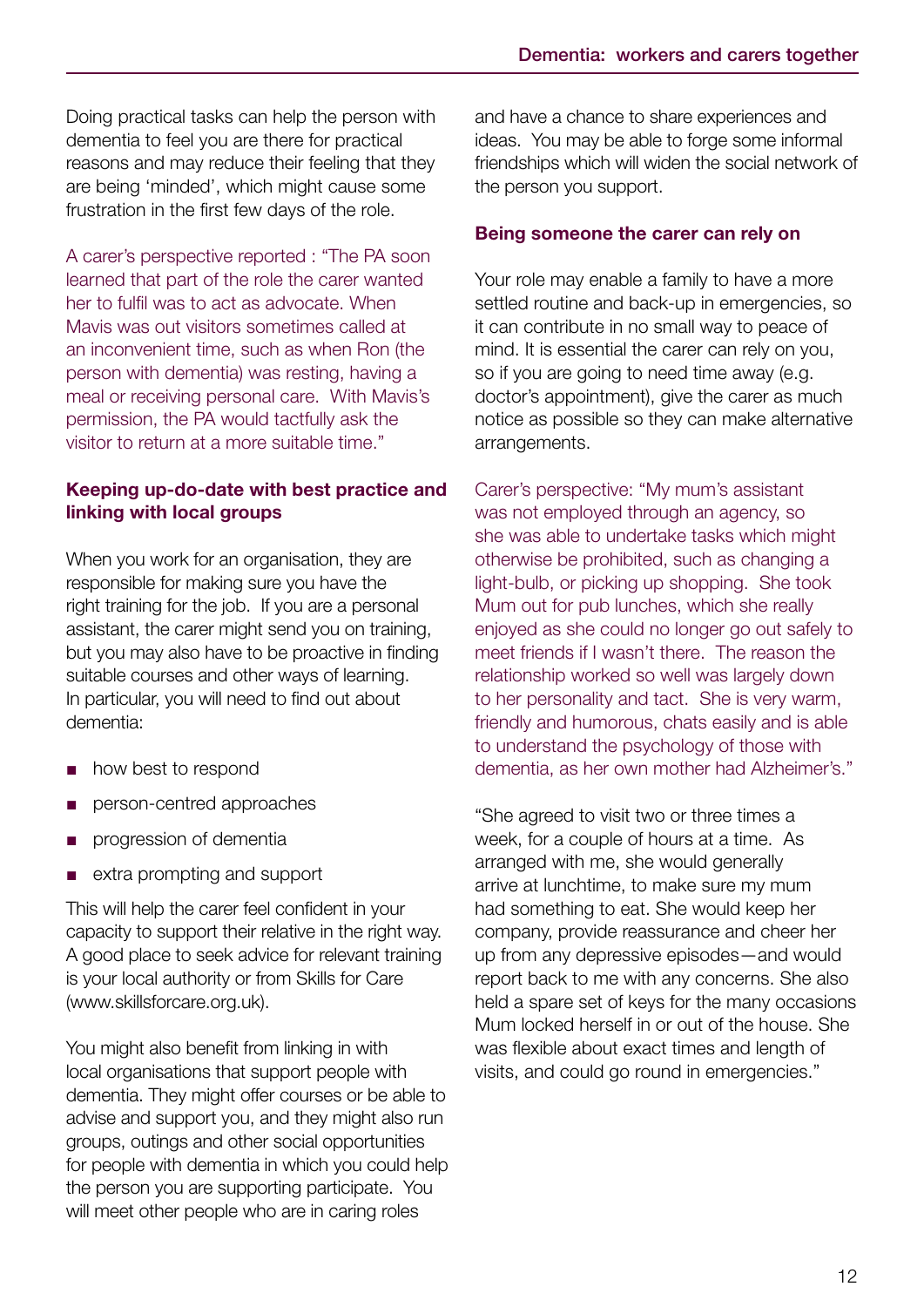#### Top tips for personal assistants

- Keep as your focus helping the person with dementia live their life.
- Be a reliable, trustworthy presence for the family.
- Find ways to update your knowledge and skills in dementia care.
- Link in to local social and support networks.
- Be flexible and creative over how you spend your time.
- Share your ideas with the carer and listen to their advice.
- Give the carer a summary of the time you have spent with their relative.

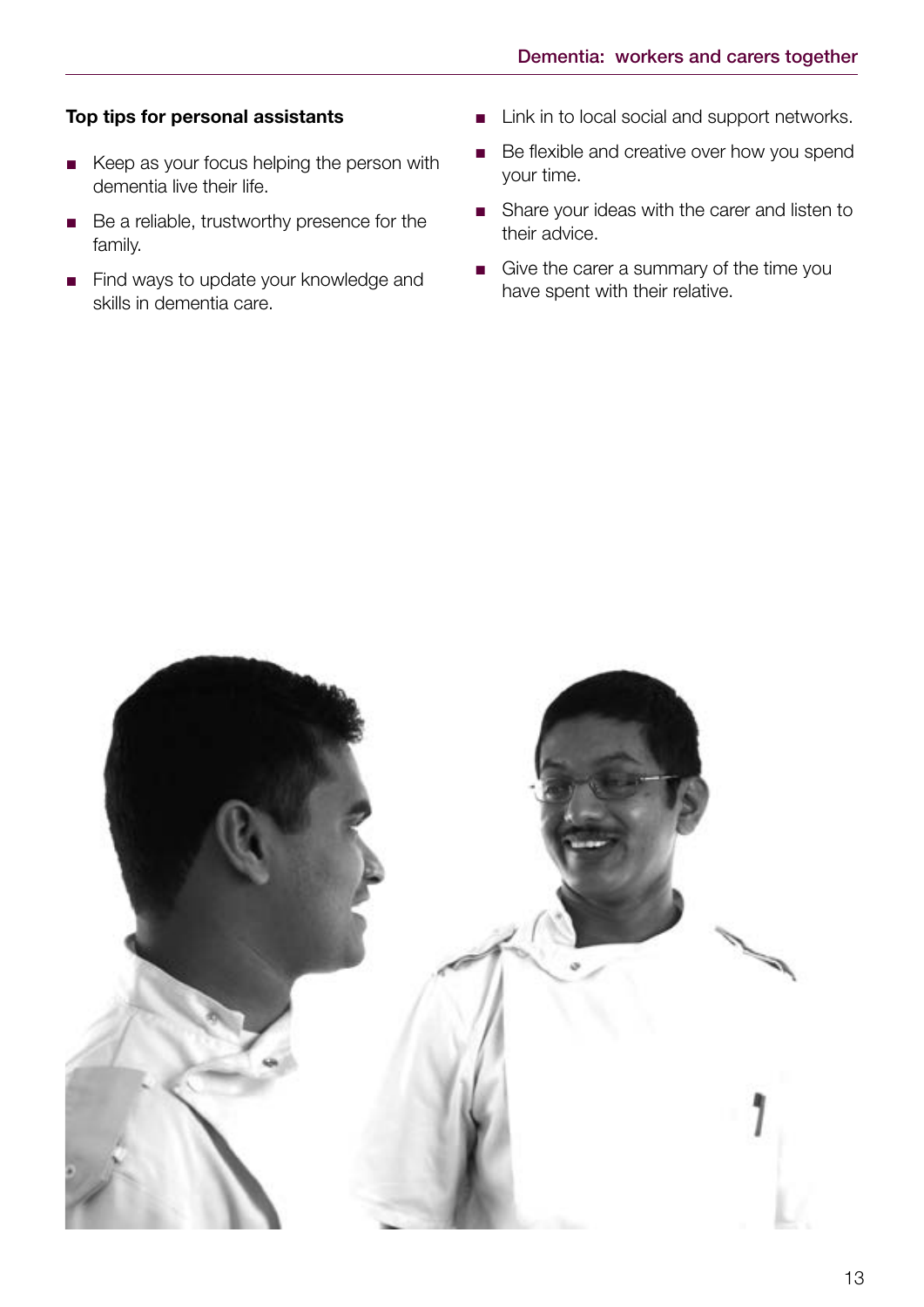### 5 Voluntary organisation workers

Voluntary organisations play a uniquely valuable part in supporting carers as they can be flexible in reaching out to carers of people with dementia.

Carer's perspective: "The manager of the voluntary organisation's day centre took me into her room the first time I left my husband and spent time with me. She taught me more about dementia on that occasion than anyone had in the several years I had been struggling to look after him.She arranged for me to attend the next meeting of the voluntary organisation's support group and put me in touch with an Admiral Nurse [a specialist dementia nurse who works with family carers]. The voluntary organisation also developed a Family Care Team—I spent five years as a volunteer supplementing their work by means of regular phone calls to several carers. Then the voluntary organisation's social worker helped me find a suitable care home and came with me the day my husband was admitted, driving me home afterwards."

#### Helping carers find a voice

The carers of people with dementia often feel that no one sees the pressures they face. Voluntary organisations help these carers recognise they are not on their own, and can work with them to achieve recognition and better services. Because they are independent, voluntary organisations can help carers to be assertive and advocate on their behalf. Local voluntary organisations support carers individually to gain help to which they are entitled, supporting them at meetings and helping them fill in forms; they stand up for neglected minorities, like carers from black and minority ethnic groups or travelling communities. Helping carers speak up for themselves is a key contribution voluntary organisations can make.

Carer's perspective: "The Black and Minority Ethnic Support Group offered information from invited speakers, provided advocacy, and gave me a most valued sitting service of four hours a week. It was instrumental in organising conferences for carers, giving us an opportunity to challenge directors of older people's services and make their voices heard."

#### Keeping carers connected

Caring for someone with dementia can be socially isolating. Dementia 2012, the Alzheimer's Society annual report on the

circumstances of people with dementia, highlights how easily friendships fade away after dementia is diagnosed and how lonely people with dementia can feel. Voluntary organisations are key parts of the local community, a place where carers and people with dementia can feel they belong and are among friends.

A common activity for local voluntary organisations is running support groups and other social contexts where people with dementia and their carers can meet each other and build self-help networks. Support groups help carers offload difficult feelings and share things they are finding hard. Cafe-style events are also valued opportunities for people with dementia and their carers to socialise with others in the same situation. This is known as 'peer support' and is one of the priorities of the National Dementia Strategy (DH 2009); most peer support is in fact provided within voluntary organisations.

Some voluntary organisations, both locally and nationally, provide telephone support to carers of people with dementia who find it difficult to leave the house. This can be a lifeline. 'Talking Point' is an on-line forum run by the Alzheimer's Society where carers of people with dementia share problems and ask for support and other carers are able to suggest tried and tested ideas. It is greatly valued by carers as a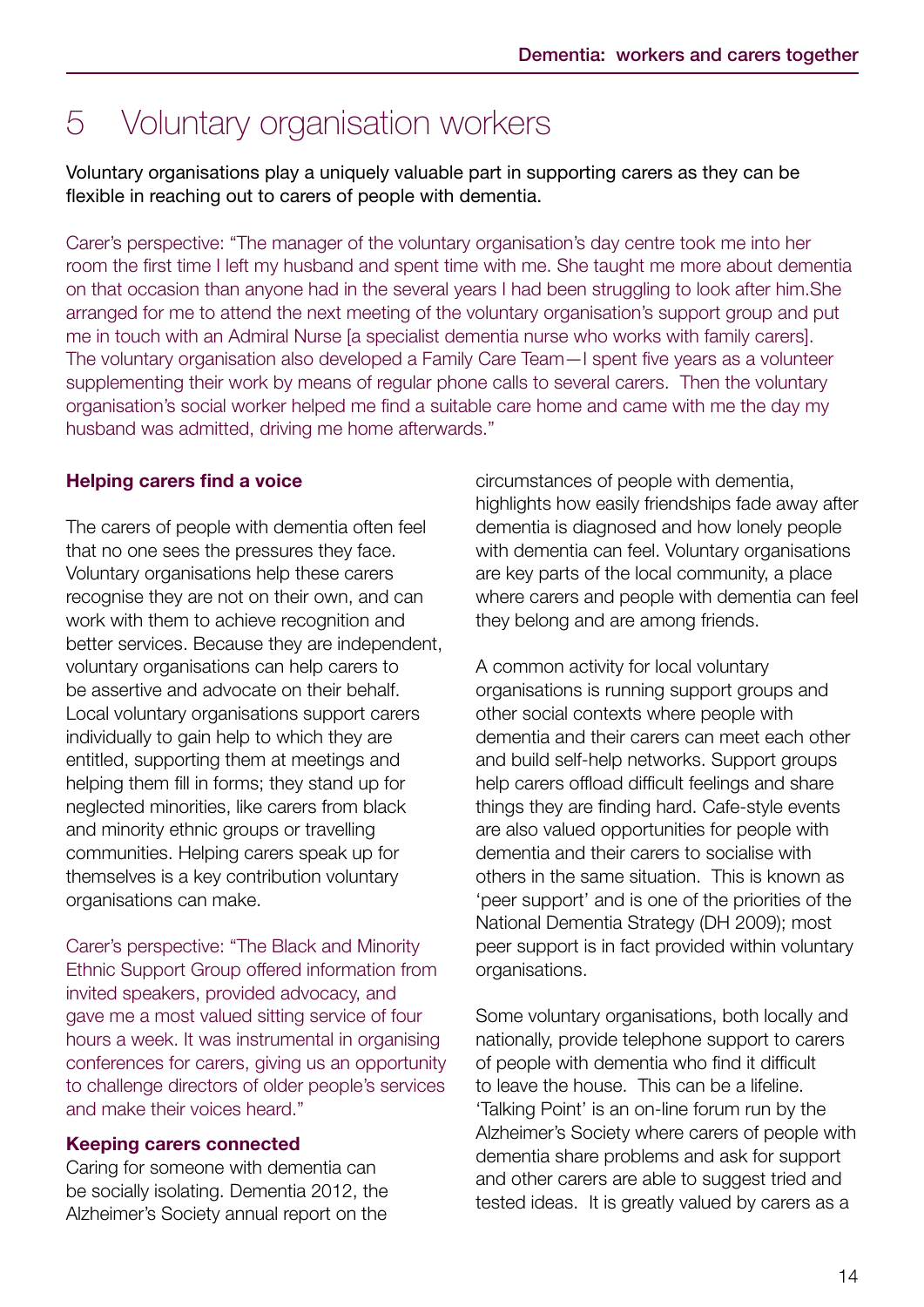24-hour service to which they can turn, even in the middle of the night.

Carer's perspective: "The worker was extremely enthusiastic, supportive and passionate about the carers' support group. I felt part of a small family, nurtured and understood. I gained insight, information and most importantly was not judged for my lack of knowledge and seeking tips from those who had been caring longer than me."

#### Making time to listen

One of the ways we can most help carers of people with dementia is by being a good listener. Carers sense that voluntary organisations have time for them as an individual. The carer can talk through their feelings and questions in detail, and this is a real safety valve. Because the focus is on listening to the carer, voluntary organisations are good at responding flexibly with services that meet their needs; innovating, filling gaps and doing things in ways that reflect their local community. Think about ways your organisation's volunteer befrienders, listeners, or counselling service could be offered to people with dementia and their carers.

#### Providing information, training and advice

Local voluntary organisations for carers often provide opportunities to learn about aspects of the caring role, such as back care and first aid. Particularly in the early months after a diagnosis, carers value opportunities to find out how dementia affects the brain and changes they might see in their relative. Written information about dementia and details of services that are available can also be a great help. Voluntary organisations are more able to be clear about rights and entitlements than local authority staff who may be limited by local budget restraints.

Carer's perspective: "The local Carers' Centre has been the most important support for me. This is because my concerns were treated seriously, and when I needed information and emotional support I was offered a support worker to sit in on assessments and help me fight my corner. Because she understood the system, she could simplify the processes for me. And the dementia course they ran offered me a different way of looking at things."

#### Caring for the carer

Carers appreciate simple efforts to show care and concern towards them. In your community group or voluntary organisation, remember to ask after the carer and not just the person with dementia they are caring for, and show that you realise the emotional stresses life can hold for them. Activities that provide carers with moments of relaxation and enjoyment are greatly appreciated. By providing a meal, arranging an outing, offering massage sessions, or inviting carers to special events, you help the carer feel their needs are acknowledged.

Carer's perspective: "The voluntary organisation running the reminiscence project had sessions for people with dementia and their carers. A wife in the group seemed rather ashamed of her husband's dementia. I remember one week when they were asked to talk about their previous work. The husband stood up and told everyone about his life as a docker, and for the first time we saw the wife looking proudly at him. The staff working in the project showed respect, friendliness and enjoyment in their tasks, which made a wonderful enabling atmosphere."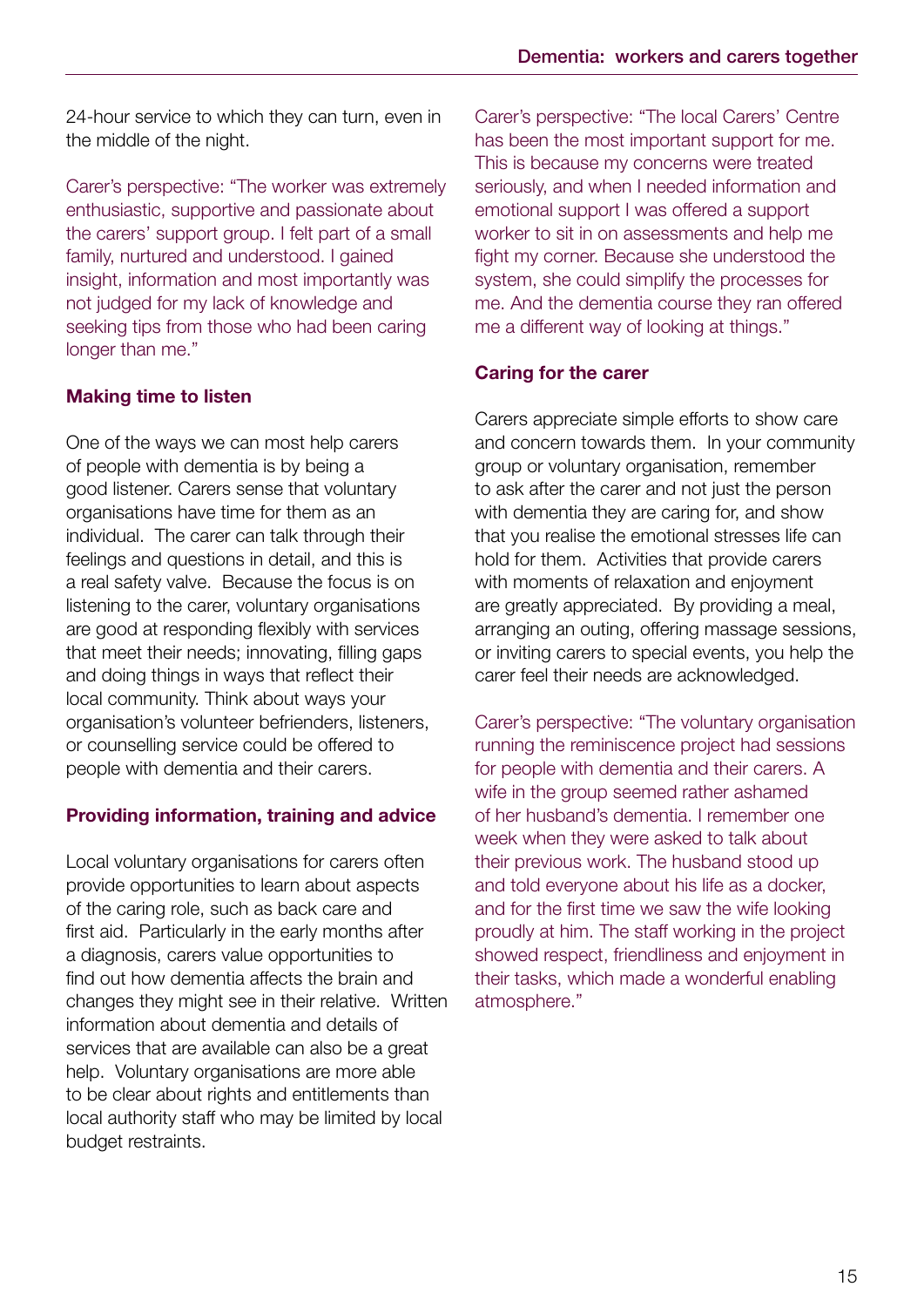#### Key tips for voluntary organisation staff

- Be a friend and an advocate, helping the carer access help.
- Provide opportunities for friendship and socialising.
- Cultivate listening skills and make time to listen.
- Help resource carers through information and education.
- Find ways to support the carer—simple things that make them feel special.

#### Who are standards for?

*Dementia 2012: A National Challenge*, published by the Alzheimer's Society, March 2012.

*Living Well with Dementia: A National Dementia Strategy*, published by the Department of Health, February 2009.

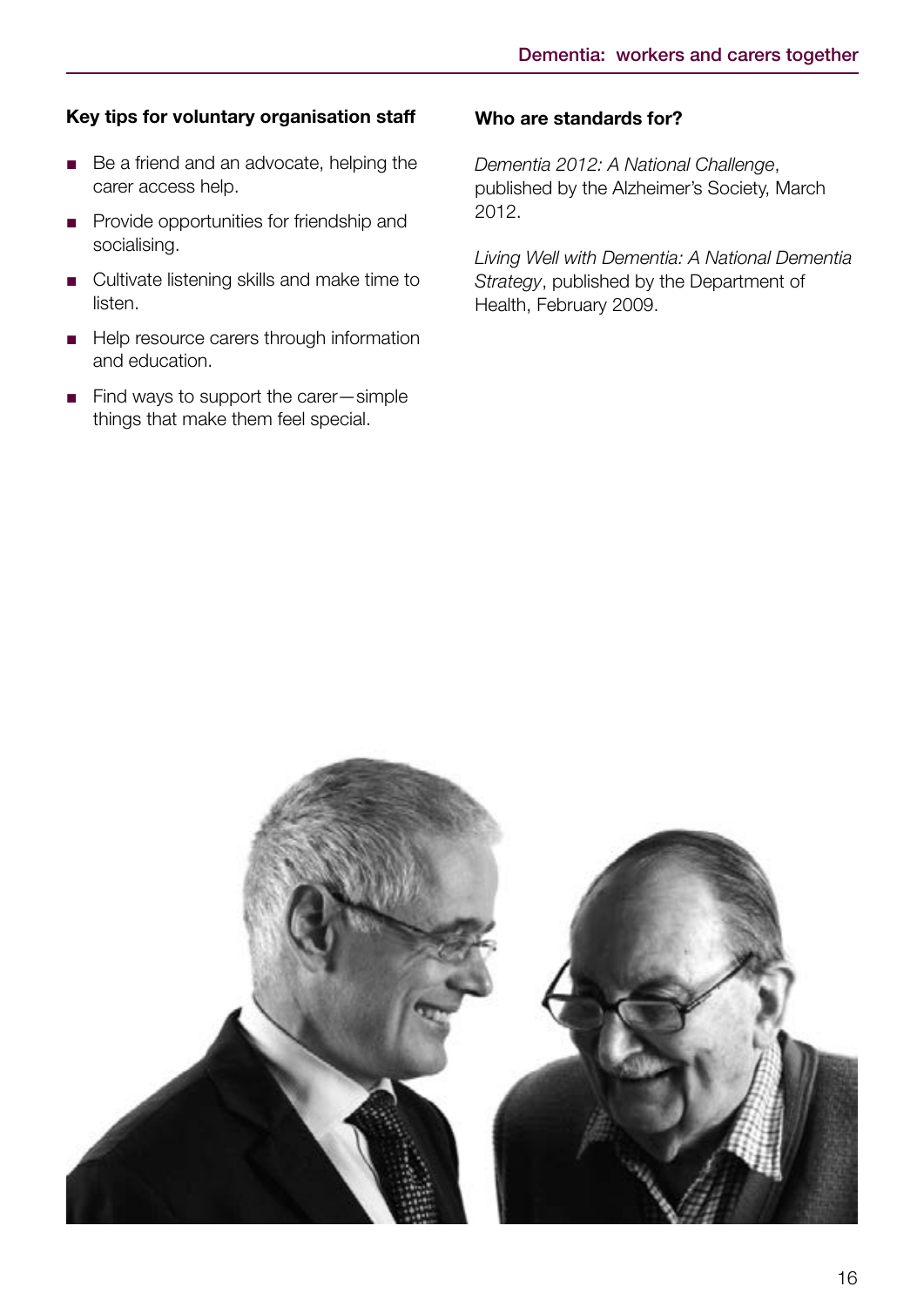### 6 Local authority workers in carer support roles

Carer's perspective: "Two years ago, when I was caring for my mother who had dementia, I took up the role of carer co-chair of our local authority's Carers' Partnership Board. The board is a forum for carers to be involved in decision-making and influencing change. I have also been part of a scrutiny panel, looking at what services are available for carers within the borough and their accessibility, identifying gaps and how these can be met, and turning rhetoric into reality. We obtained funding for a 'hub' at one of the libraries where carers can access information, help and activities from other organisations. Recently carers were invited to be part of a presentation on carers' issues held in the Council Chamber and they were also given public recognition of their role as carers."

Local authorities employ staff in a variety of roles to support carers. Specific roles and tasks vary from council to council, but there are underlying principles for meeting the needs of carers of people with dementia.

#### Ensuring carers are represented

Ensuring carers' needs are identified and met is a key local authority responsibility. Your role might include encouraging carers of people with dementia to take up active roles representing others in their situation. For some carers, this opportunity to speak out and contribute to a better life for other families is highly motivating. Most local councils hold regular forum meetings where carers can express their views and influence service provision. How might you ensure that the voice of carers of people with dementia is heard at such meetings? Are you able to provide a support service so these carers can come to meetings?

You will need to be aware of carers who are easily forgotten, those in a minority because of differences like race, culture, religion or sexuality; these carers need to be represented in service planning. Carers supporting relatives in rural areas face special challenges in accessing help, so making sure they are consulted and included is important. Carers in Asian families can be reluctant to acknowledge an older person has dementia, perhaps because of the stigma associated with mental health problems. They tend to struggle alone until crisis strikes. Part of your carer support role will be to learn about and

promote awareness of dementia in minority communities. Outreach to these groups by the local authority can build awareness of the need to accept help from outside the family.

#### Helping carers access help

Your role is likely to include helping carers of people with dementia to find out about Carer's Assessments, making them aware of their rights, and telling them about options for respite care or help in the home. It might also cover support for carers to remain in employment or to access leisure or adult learning opportunities. You will need to be knowledgeable and up-todate, both about the distinctive needs carers of people with dementia face and local services. Some carers don't recognise their role as 'carers' and often don't like to be referred to as a carer – they see themselves as a wife, a son, a grandchild – and your role might be to find these 'hidden carers' of people with dementia.

Carer's perspective: "The local authority carers' support worker was excellent. She really tried to build relationships with carers and people with dementia. She would take them shopping, visit them at home, be with them when they saw the doctor, and became a valuable lifeline for the carer. She helped the carer by trying to understand the situation fully, and reporting this back to the care manager. She was friendly, professional, respectful and knowledgeable."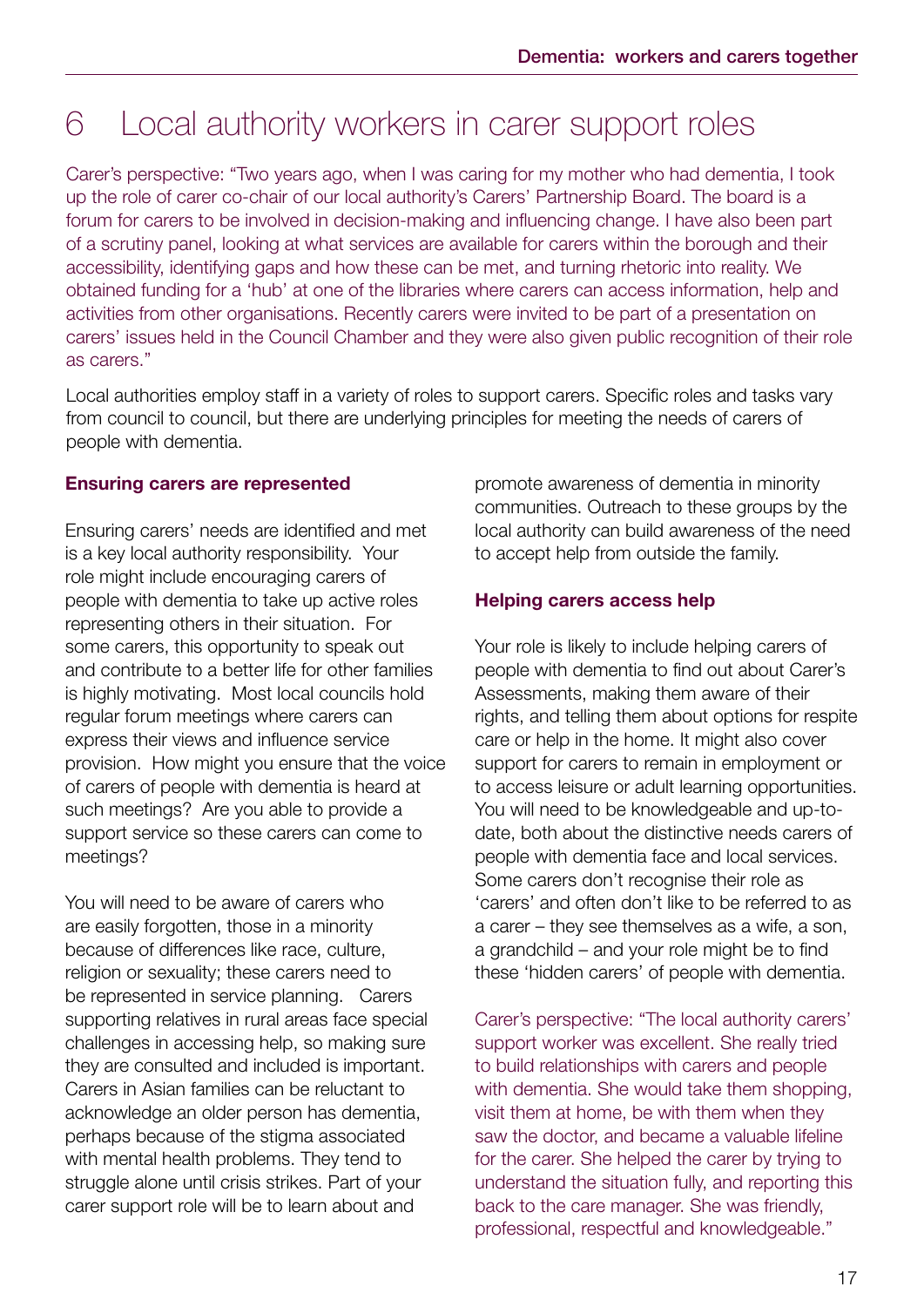#### Providing support

Some local authorities run support groups for carers of people with dementia. This provides a welcome opportunity to express feelings and explore strategies. There may be an educational element to the group, with invited speakers addressing relevant subjects.

Carer's perspective: "I was fortunate enough to be given information about the local carers' support group, which was run in the evening—a godsend for carers like me who work during the day. Once a month they met up and had supper, quizzes, karaoke sessions or other activities. I will always remember the kindness of the helpers. They were a vital lifeline, a fantastic source of information and it was a great social outlet for me."

#### Helping families receive personalised support

People with dementia and their carers have been slow to embrace the opportunities offered under personal budgets. Personalisation may offer greater flexibility in finding sources of support that are acceptable to the person with dementia. The disadvantage for older carers is the extra complexity and additional responsibility (in employing personal assistants, for example). An important contribution you can make might be explaining how this new way of working can be beneficial, helping dispel myths and overcoming anxieties.

#### Key tips for local authority staff

- Make sure the voice of local carers of people with dementia is heard.
- Be a source of up-to-date information for carers.
- Identify how best you can provide networks of support.
- Find the hidden carers and help their needs to be recognised.
- Encourage carers of people with dementia to explore personal budgets.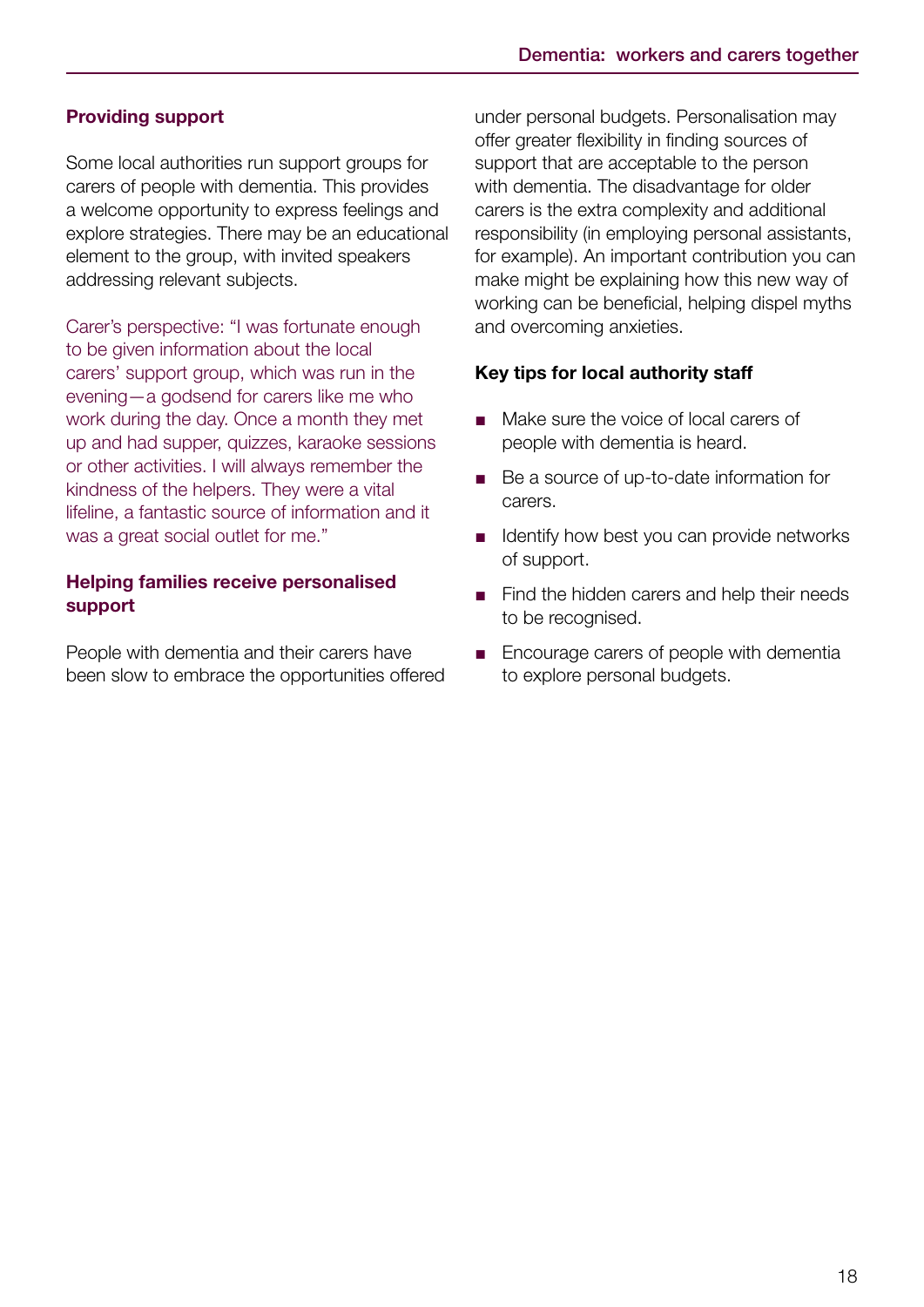### 7 Residential care workers

In the later stages of dementia, full-time residential care is often needed, although this is not always the case. For many carers the decision to put their relative in residential care is one of the hardest life choices they have ever made, as one carer of a person with dementia notes, "It felt like I was abandoning him." It is vital that staff working in residential settings work closely and supportively with carers. Some of the factors for staff to consider are noted here.

#### Showing empathy

Carers use strong words to describe how it feels to hand over the fulltime caring role. "It was the worst day of my life" is often said of the day they left their person with dementia in the care home. Feelings can be complicated and painful:

- Worry and uncertainty over whether their relative will settle and how they will respond; whether staff will understand and give the right care; whether they will be able to find a new caring role.
- $\Box$  Guilt and doubt over whether they could have done more to keep the person at home; over whether the care they gave up to this point was good enough; over the sense that they are 'abandoning' the person or breaking promises they made in the past that they would not allow the person to go into a care home; over having to deceive the person to get them to come to the care home.
- Grief over the finality of the move to a care home; over going back to an empty home; over loss of role and the life together that has now ended; over changes in the person with dementia and them pleading to go home.
- $\blacksquare$  Exhaustion especially if the move came at the end of a stressful period, or after a crisis in the health of the carer or the person with dementia. The carer may feel worn out and possibly quite unwell, after many years of caring.
- Loss of role from being the person involved in everything, they face handing over their role and decisions to the care home. It may seem as if they resent you or feel threatened by your relationship with their relative.
- Relief hard though it may be to admit, most carers feel relieved they no longer have to cope with pressures that had become intolerable.

Painful feelings are at their most intense in the early days. Setting aside time to listen and reassure will help carers, as will allowing time for the carer to see they can trust you with the care of their relative.

Carer's perspective: "Leaving your relative in the care home for the first time is hugely traumatic. I was sick with nerves waiting for the moment for me to leave Mum that first day, anxious to avoid a scene. This feeling has not improved much in the six months since. On a good day, staff are on hand to distract my mum so I can slip out discreetly when it's time to go. However, at weekends they are often busy with other things, so leaving after a visit remains a major trauma."

#### Working in partnership

Carer's perspective: "It would be helpful if staff check that the carer has all relevant information about the routine of the unit—clothes being name-taped, arrangements for booking to have meals during visits or taking them out, doctor's appointments, ways to personalise the bedroom, activities that happen on a regular basis..."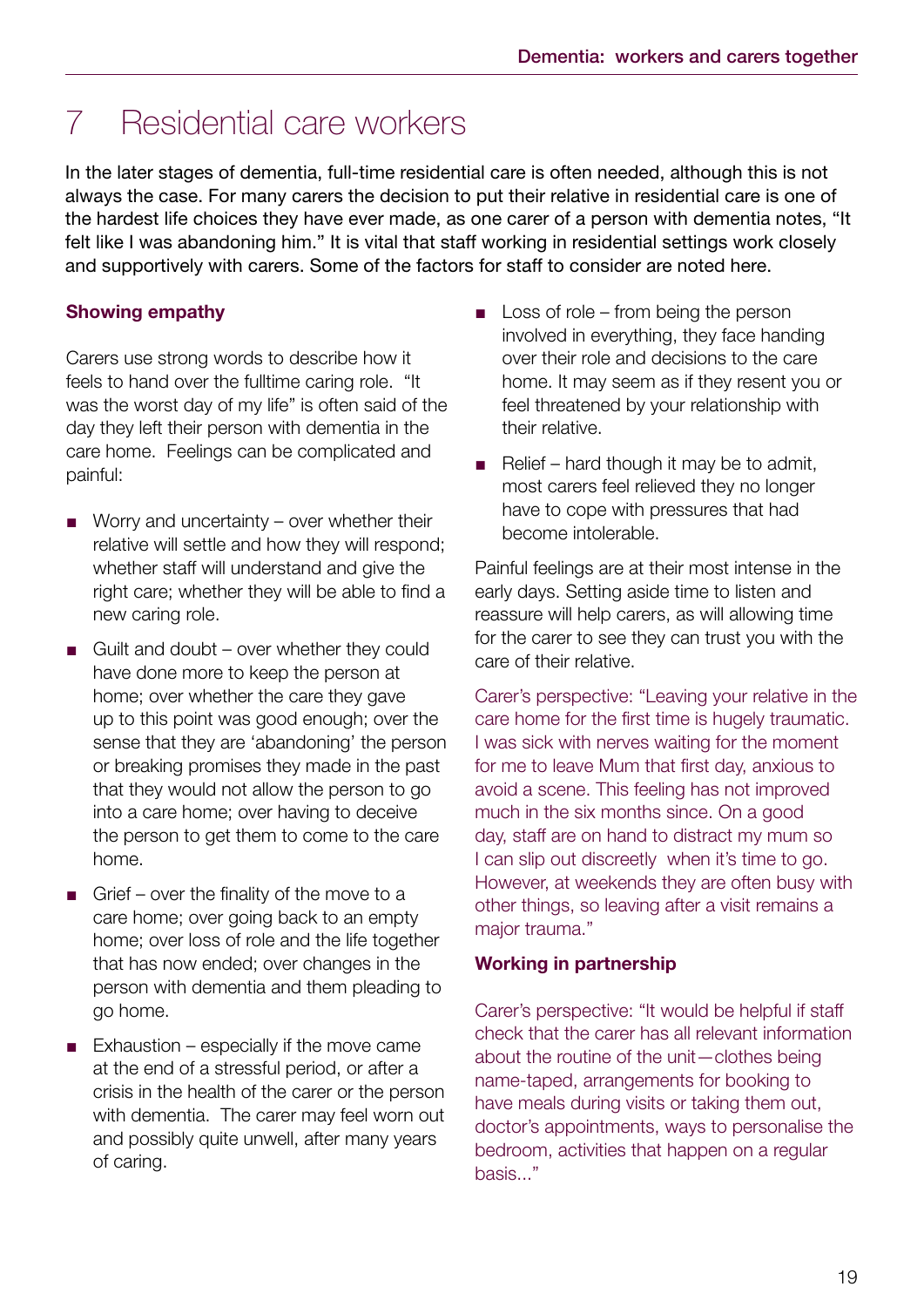The carer knows the person with dementia better than anyone, and can help you learn about their personal history, sharing with you their needs and strategies for supporting them. They may also wish to continue with practical aspects of the caring role, such as helping the person at mealtimes, and this is to be encouraged. They will value the knowledge and skills you can share, particularly as the dementia progresses. Understanding the relationship between the person with dementia and their carer will help you to keep the bond strong. The experience of separation is different for husbands, wives and partners than it might be for sons and daughters; try not to assume that everyone is going through the same thoughts and feelings, as every relationship is different.

It is good practice to use life story resources in getting to know new residents with dementia. Ask the carer to put together an album, scrapbook or memory box with photographs of key people and descriptions of the person's life, or help them put one together. When the life story resource is finished, make sure it is well used to help everyone understand the resident.

Carer's perspective: "I have noticed that the care home staff ask for information on the person with dementia and then initially ignore the help you have tried to give. Then when they have a bad day, they realise your coping strategies really do work. I realise they have far more experience in the field than I do, but I have more experience of my husband than they do, and I know what works for him as an individual."

#### Keeping the carer informed

It is difficult to go from knowing everything that happens to the person with dementia to feeling out of the picture. Part of a keyworker role is to discover how the carer would like you to keep in touch with them. If they visit regularly, you can exchange news when they are in the home, but if they live at a distance they might like you to ring them on a regular basis with an update. Be honest with the carer, not hiding

any problems but discussing with them ideas for overcoming difficulties.

Carer's perspective: "I have every confidence in Mum's care workers, but I am conscious of not wanting to interrupt them in their tasks when I am there, or appearing to be a nuisance on the 'phone. When my mum first went into care, the manager told me that they would not call me unless there was a problem, which was a relief at the time. But now it is strange not hearing anything between visits. It would be helpful if they were proactive about contacting me to keep in general touch, rather than putting the ball in my court."

#### Helping with visits

Although you want to respect your resident's privacy when they have visitors, dementia can make visits especially fraught. The carer will appreciate your tactful support in negotiating visits. You can give them information about what the resident has been doing, and join in a three-way conversation to help ease the start of the visit. Offering refreshments, and helping move the person with dementia to a comfortable place, will help the carer feel at home. At the end of the visit, work with the carer to help them leave, especially if there is a risk the resident will become very upset. Carers can also be distressed on leaving, so check they are alright before they go.

Carer's perspective: "Mum tends to think she is in a hotel. 'Home' to her means the home of her childhood. Sometimes she thinks I am her mother; she may be fretting that she has not heard from her parents, who are long dead. I find it very difficult to know what to say to her when I see her and how to play the visits, as it depends on reading her moods and her concept of reality on each occasion. Everything about our shared life (and my real life) is liable to disturb her understanding of her surroundings. As a carer you have an emotional investment in each visit, aware it could be the last, or that the person may have declined by next time."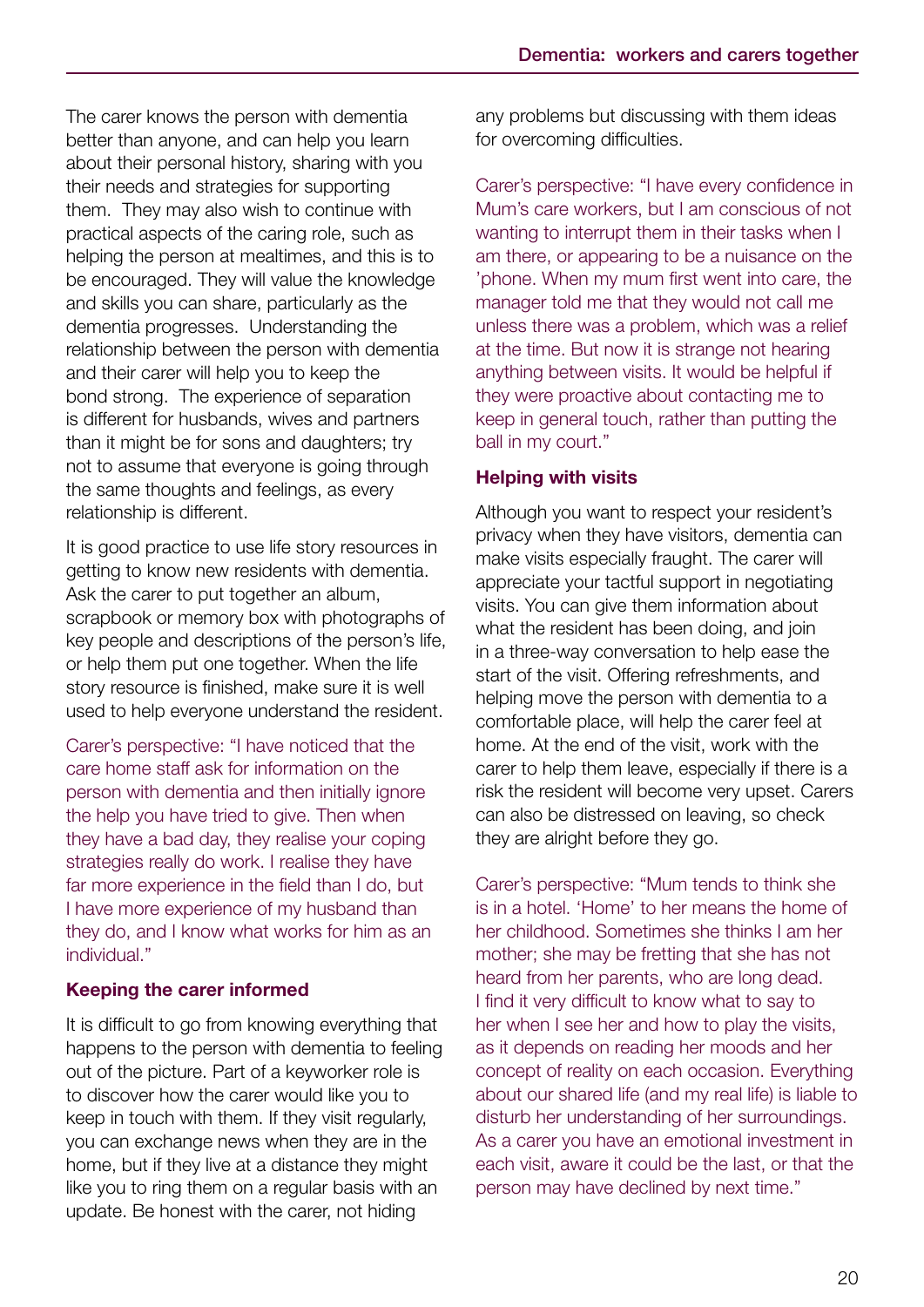#### Welcoming feedback and encouraging discussion

Many carers are nervous about voicing concerns, because they do not want to alienate staff. It is important to set the right tone in relationships with carers, helping then feel comfortable about saying what they think by making time and space for genuine conversations. It may seem that some carers can be critical, but this is often an expression of their concern and anxiety over their relative with dementia.

#### Providing respite care

Your care home may also be providing a respite service for carers of people with dementia. Many of the principles above apply equally to these short placements, but there is likely to be intense anxiety for the carer who may not previously have left their person with dementia overnight. Providing reassurance, and inviting 'phone calls to check how the person is settling, will give the carer peace of mind. So that the person with dementia is not too unsettled by being away from home try to stick to the routines the carer has at home.

#### Giving end of life care

Working with a person in the later stages of dementia, you have the privilege of supporting them at the end of their life. Liaising closely with the carer is essential in providing compassionate care. Preparation for these final days begins even before the person with dementia is admitted, and the process of planning end of life care continues throughout their time living in the home. You need particular tact and sensitivity in discussing this aspect of care with families.

Carer's perspective: "In the last months of my husband's life, he was very frail and weak after a serious illness. The staff felt he needed to spend every alternate day in his room, to give him enough rest and quiet. I agreed, but I wanted him to have some degree of pleasurable interest and social interaction. I asked if he could go to the Sabbath service in the care home's synagogue and also to the Thursday film session. They readily saw my point of view and agreed. Some days he would be taken to the dining room and we would give him lunch at his usual table by the window. I feel this sensitive, co-operative approach in his final days illustrated the best kind of responsive care."

#### Key tips for residential care workers

- Be aware of the difficult feelings carers experience on their relative or friend's admission to care.
- Find ways to work in partnership by valuing the carer's expertise.
- Encourage the carer to provide life story information.
- Keep the carer in the picture by giving regular updates.
- Make the carer feel welcome when they visit.
- Embrace feedback on how you might do better.
- Communicate in the staff team so conversations with carers are not lost.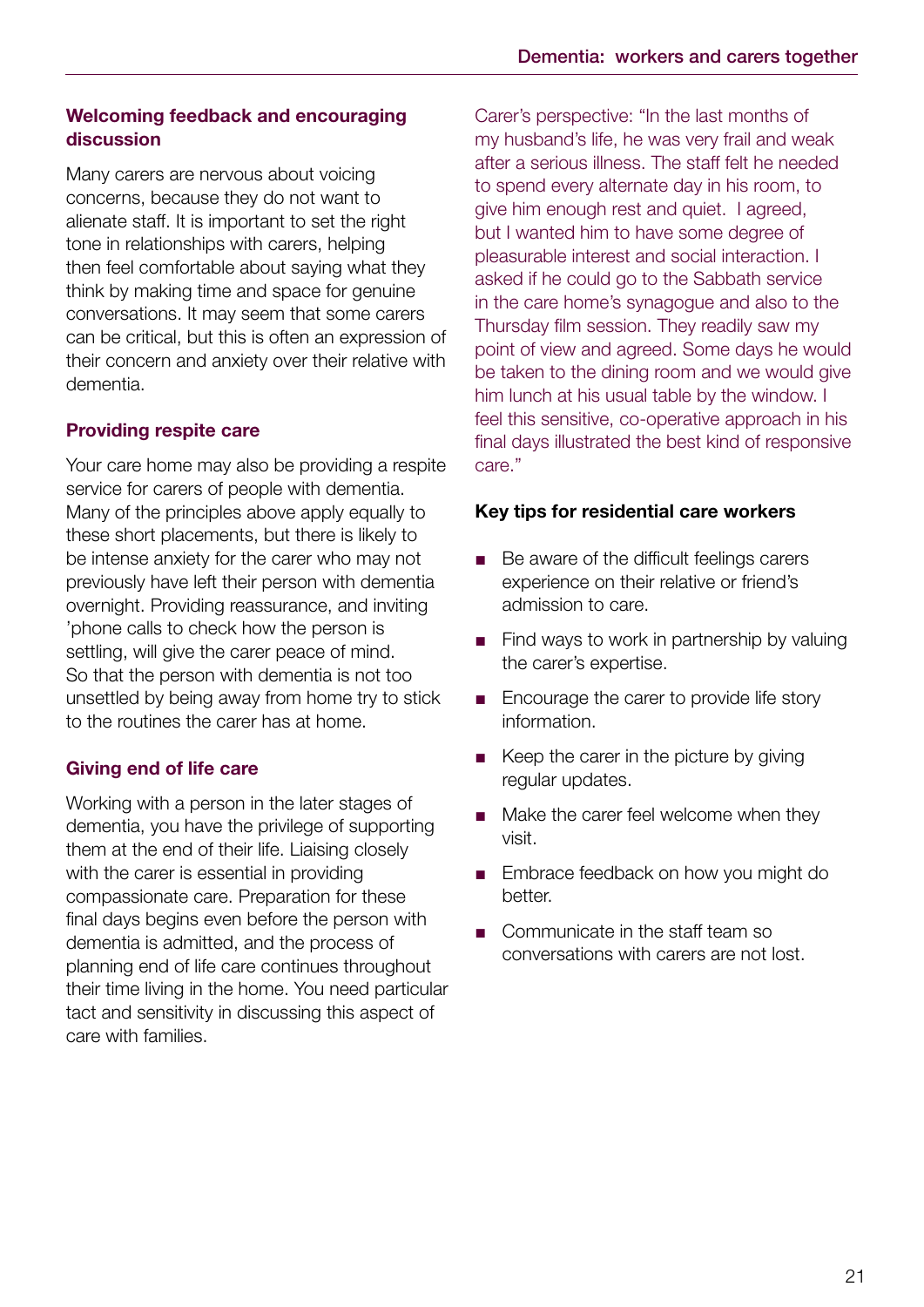### 8 Social workers, care managers & self-directed support practitioners

Carer's perspective: "My main problem was my mum's lack of awareness of her condition and resistance to acknowledge she needed help. The referral to the social worker was a turning point. She visited Mum alongside the health visitor and played it sensitively and tactfully. As I live 100 miles away from mum, I was never able to meet [the social worker] in person, but she said I was welcome to call or email her at any time. Several times she spoke to me on the phone for about an hour. Of all the professionals, I felt she had the most insight into behaviour in dementia. It was she who told me that I needed to be looking at residential care, as Mum was getting to the point where she was not safe to be at home alone. I knew this myself, but was in huge emotional turmoil and felt paralysed by this."

Social workers, care managers and self-directed support practitioners all have unique support roles for people with dementia and their carers. Some suggestions and perspectives from carers to support partnership working are given here.

#### Feeling your way into the situation

Tact and diplomacy are more vital than ever when visiting families where dementia is the cause of care needs. Whereas in other caring relationships the person receiving care accepts they have needs, with dementia it is hard to explain to the person why social services are involved; people with dementia often lack the insight and cognitive ability to grasp the impact of their changing needs on family members. Spending time listening and observing will help you gain a feel for what is happening in the home and where the pressures points lie. This includes hearing the perspective of the person with dementia and involving them in all conversations about their care, but it may also entail picking up the slightly different messages the carer wants to give about how they are managing and coping.

Carer's perspective: "Mum needs help with everything. I visit to bring her food, fill the fridge, do the washing, clean the house, but she told the care manager that she does everything. The care manager looked in the fridge, found it full, and concluded she did not need any help. If the care manager had told me when she was visiting, I would have been there to explain how things really are."

#### Being knowledgeable about dementia and services that can help

Carer's perspective: "The most important thing for social workers is the ability to listen and then explain things clearly. I found it really confusing to be given different advice about the notice period when asking for respite provision. It varied between three weeks and eight weeks, depending on who I spoke to. It was extremely stressful on one occasion when I gave six weeks' notice and a care home was only found a week before, allowing little time to visit and feel confident in making the decision."

After a diagnosis, families often decide they can manage without help. It takes time to reach the point when needs have increased and the carer can accept help; even then it may feel like failure, or a broken promise. Carers struggle to recognise they have this role, 'carer', and as a professional you can help them work through what it means and recognise there is no shame in admitting you are struggling.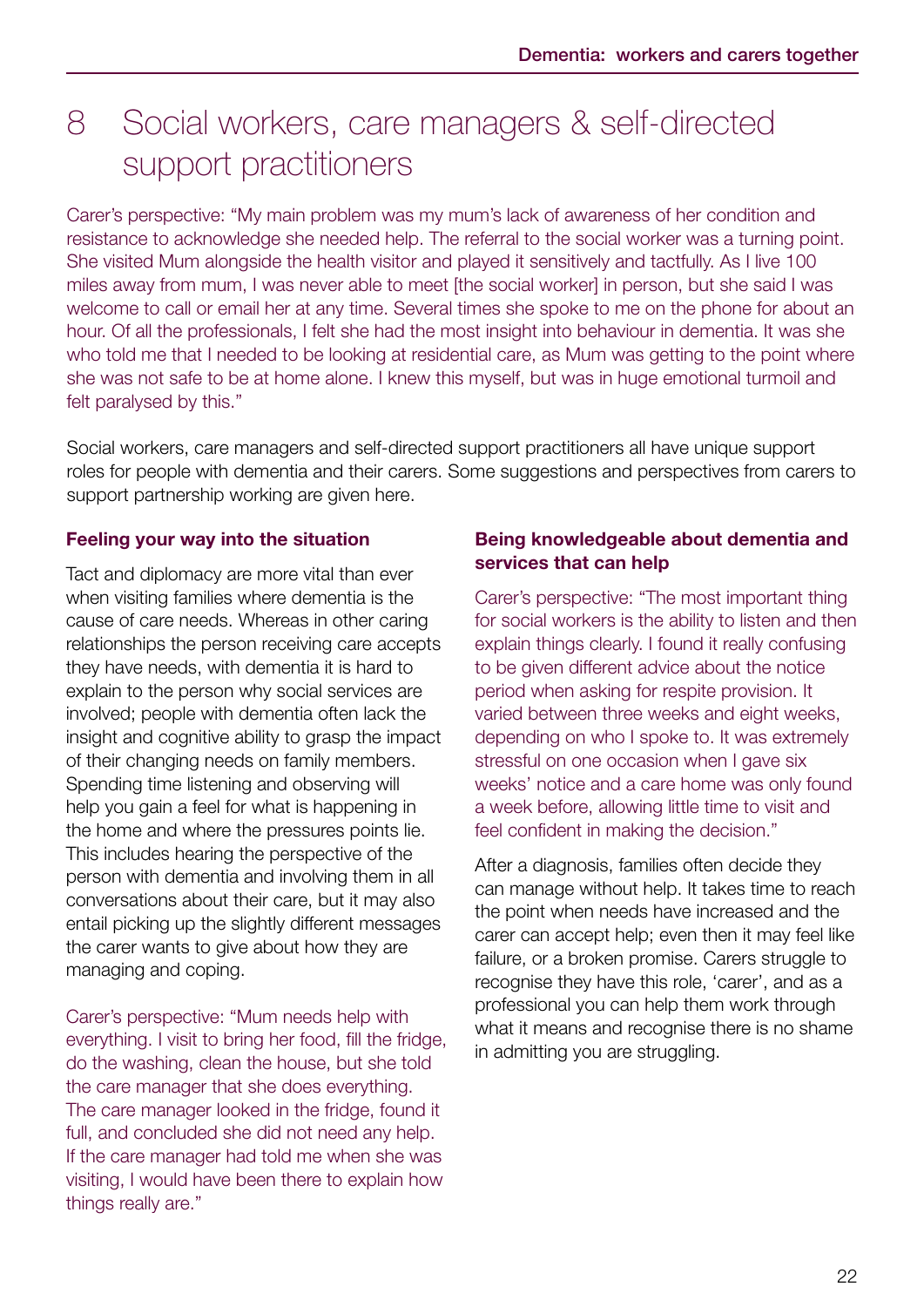In order to give the best possible help and advice to support people with dementia, carers suggest that knowledge and skills in two key areas are vital:

- Understanding dementia understanding grows through experience, but it will also be important to keep your knowledge up to-date in the usual ways. Ideas about best practice are developing constantly and ongoing research refreshes our ideas about what will help.
- Understanding the role of benefits and services – by keeping in touch with provision in your area by networking and by visiting local services, you will be well placed to make suggestions that match the need sat each stage in the dementia journey. The carer will rely on you to give accurate, up to-date information. It may be worth attending courses on legal and financial matters relevant to working with people with dementia.

Being introduced to the world of social care can be bewildering and you can help by using clear explanations and plain English to describe sources of help. Some carers prefer concrete examples of support available, others find it helpful being asked general questions about 'What would help you?' A short tailored list of organisations may be appreciated by a carer who is feeling bewildered by the sheer volume of information available.

#### Using a problem-solving approach

You may find yourself employing new tactics for introducing support if the person with dementia cannot accept they have needs, and that their carer needs support. Conventional approaches may meet with resistance, so introducing new people slowly and building support gradually may be necessary. You might have to work with the person with dementia, helping them understand their carer needs a rest, before they agree to try out a new day centre, for example.

Another aspect of supporting families of people with dementia is that the situation rarely stays the same for more than a few weeks. Dementia is progressive, so you will need to explain to the carer how to keep social services informed of changes so that support going in to the home is adjusted regularly. Carers feel anxious when they are discharged after support packages are put in place, unsure who to contact in a crisis. need to know who to contact if they have a problem with any of the agencies supporting them, and to feel sure that the problem will be resolved quickly.

Carer's perspective: "When the care manager sets up support from a care agency, there must be a constant flow of communication, and prompt actions when changes are needed. When there was a dispute or non availability of care services from the agency, I wanted the care manager not to be biased but to look at the facts of the matter and respond fairly and not in favour of the care agency."

#### Helping the carer see their needs

The needs of the person with dementia tend to be the focus of everyone involved with a family, from friends and relatives to health and social care professionals. The spotlight is rarely on the carer, and how their life has changed. One the key ways you can support carers is by helping them see the needs they have too, and encouraging them to accept help. This involves acknowledging and valuing their central role in supporting the person with dementia, and accepting them as the expert in their care. It also means avoiding value judgements about the carer's choices, such as any suggestion that they could be doing more. By showing you respect the carer's right to have their own life – at work and in relationships, for example – you help them accept their needs are legitimate.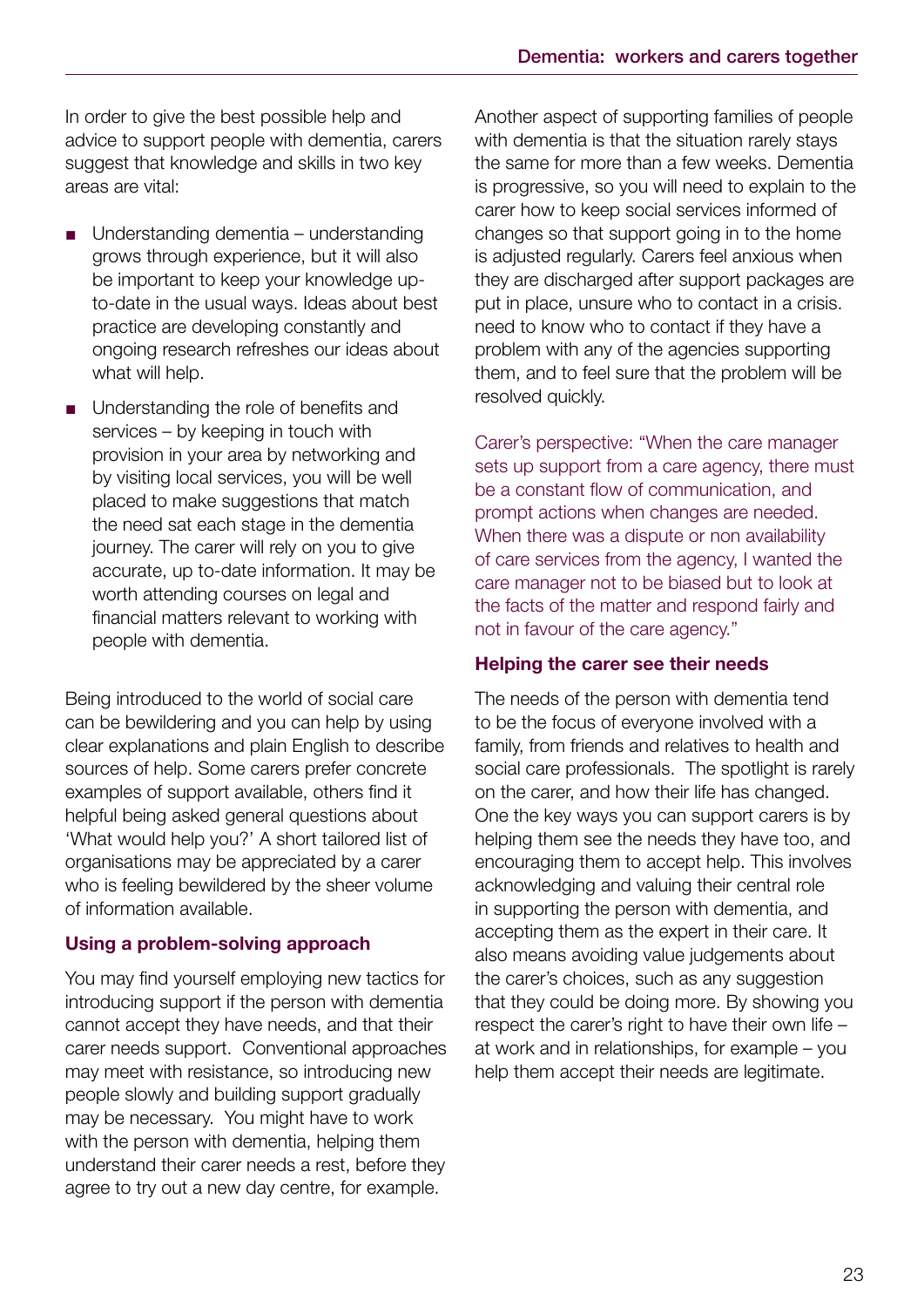Carers of people with dementia have made some practical suggestions for working in ways that support the carer:

- Helping in the difficult decisions. Carers of people with dementia agonise over decisions they have to make on behalf of the person who lacks capacity. It helps if the social worker can confirm when the time is approaching to take the next steps in the dementia pathway.
- Assessing separately. If you carry out the carer assessment at the same time as the assessment of the person with dementia, the carer may scarcely realise that they are the focus. Assessing their needs at a different time, if possible when the person with dementia is not present, will help them say honestly how they are coping.
- Offering personal budgets. Having control of how the budget for supporting the person with dementia is spent can transform the experience for carers facing resistance from a relative who lacks insight. It enables more flexible responses and can be actively promoted to carers of people with dementia.
- Making the contacts for the carer. Carers are often tired and sceptical, so may not get round to 'phoning the organisation you suggested as a source of help. Can you help by establishing the contact for them?
- Advocating on behalf of the carer. Your role might include speaking up for the carer to ensure they receive help to which they are entitled.

Carer's perspective: "Our social worker had failed to attend two previously-scheduled appointments, yet did not apologise for this. When she did attend, she insisted on asking for financial information before discussing anything else. Her attitude was very negative; she had lots to say about the help we couldn't have, but little to say about what was possible. I was so annoyed that I said we could manage without help. It was another two years before my daughter persuaded me to try again. The next social worker was excellent. She arranged day care and respite. What a difference!"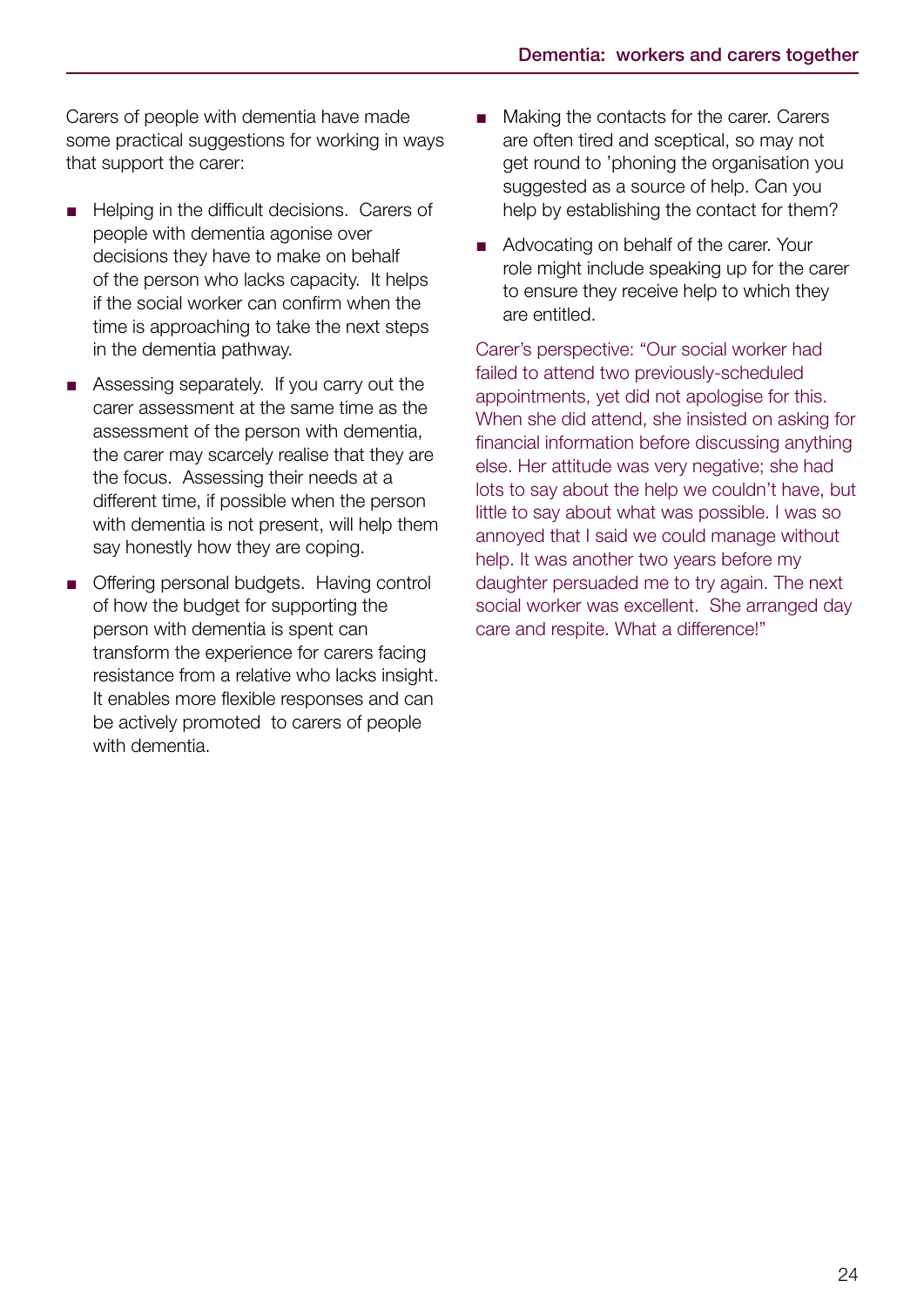#### Approved mental health professional (AMHP) roles

Some roles in relation to people with dementia are exclusively reserved for social workers who are AMHPs. If you are working with this client group, you will require training and support in implementing protocol and local procedures in these specialist areas in particular their behalf are in their best interests. It is important to note that suitably trained and warranted nurses, psychologists and occupational therapist can also AMHPs.

#### The law and dementia

The Mental Capacity Act 2005 gives clear guidance on supporting people who may lack capacity as a result of conditions such as dementia. You may be involved in assessing the person's ability to consent to care; if they are assessed as unable to consent, you will be involved in ensuring decisions made on their behalf are in their best interests. You may also be involved in Deprivation of Liberty Safeguards, which were attached to the Mental Capacity Act in 2007, but you would need to be qualified as a Best Interests Assessor - BIA). On rare occasions people with dementia are sectioned under the Mental Health Act for their own safety (see Mental Health Act 1983 and Mental Health Act 2007).

#### **Safeguarding**

As 'adults at risk', people with dementia fall under the responsibility of local safeguarding adults boards. Social services departments are the lead organisations in taking forward allegations of abuse of adults at risk and need to ensure local procedures are met. It is worth thinking through and understanding ways in which people with dementia are at risk and what might be indicators that they have been victims of abuse.

#### Key tips for social workers

- Sum up relationships in a family and respond sensitively.
- Understand how the person with dementia sees their world.
- Be an expert on local dementia services.
- Be prepared to work creatively and flexibly in sourcing help.
- Be an ally and an advocate for the carer in making decisions.
- Put the spotlight on the carer and help them be kind to themselves.
- Understand the law around dementia.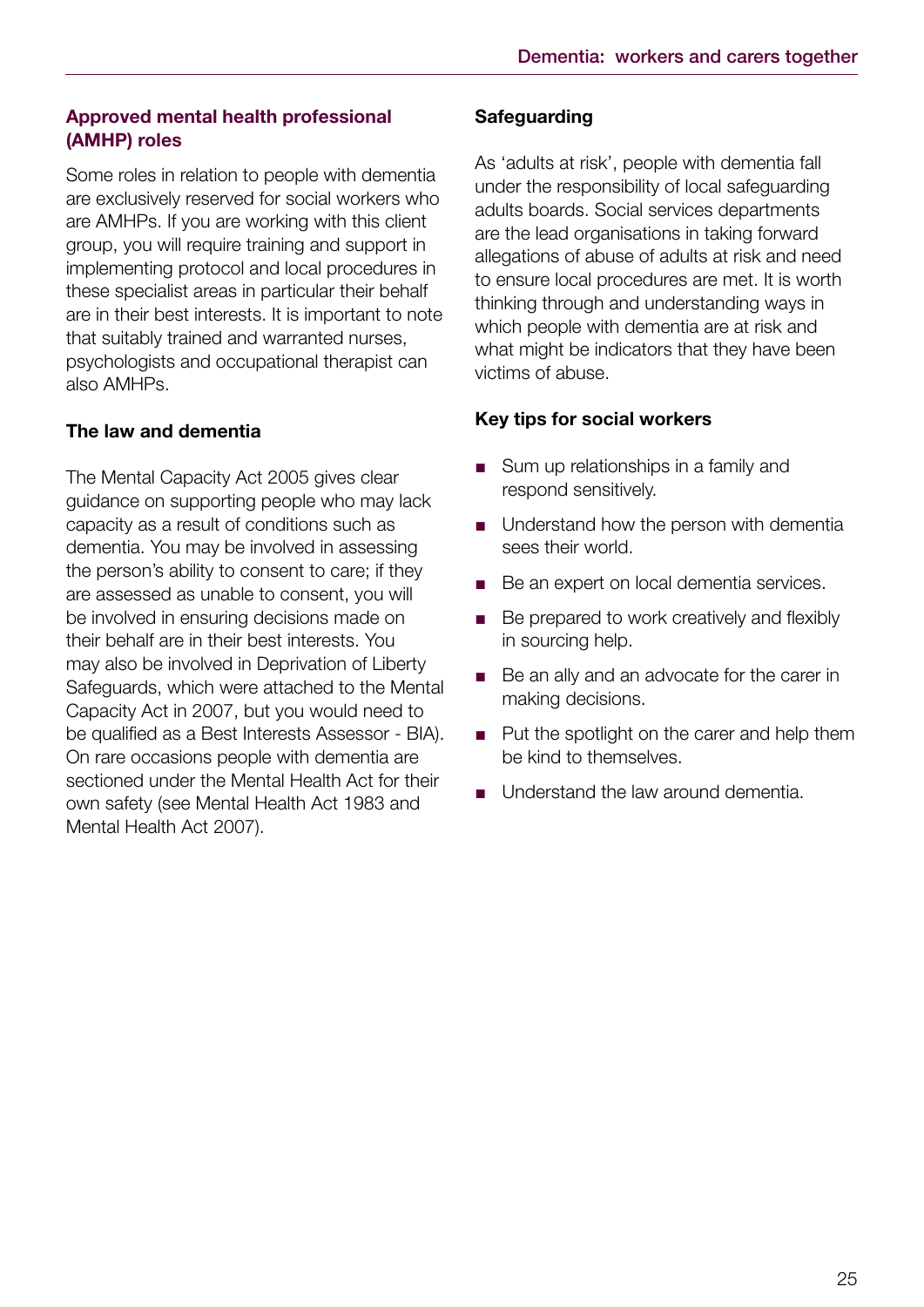### 9 Social care managers in provider settings

Managers in many different social care settings are responsible for identifying and responding to the needs of carers of people with dementia. Their way of working sets the culture for the service they provide.

Carer's perspective: "The carers' support service had an excellent manager. He arranged for someone to go in on a Saturday evening to sit with the person with dementia, so the carer could attend a special function. Another manager in the same organisation encouraged staff to visit the carer for a while after the person with dementia had gone into residential care."

#### Leading by example

Carers of people with dementia like to see managers taking an active, hands-on role, not staying in their office but having regular contact with the people they help and observing any changes in individual people using the service. In this way they can be role models for good communication, not just with people with dementia, but also with their family members. If they demonstrate respect and a desire to work in partnership with carers, staff will also adopt this approach.

Carer's perspective: "They said Mum could no longer go to the day care because she was not benefitting anymore. This was the only break I got. The manager only gave me a week's notice, just called me to a meeting and dropped the bombshell. I said this was the one thing that keeps me going and she replied they were not 'babysitters'."

#### Supporting and training staff

Carers understand the pressures faced by staff on the frontline of providing dementia care. They place a high value on staff training and development, seeing how it supports high quality care. Training sessions provide space for staff to consider the pressures dementia places on families, giving them time to understand emotional responses from relatives and showing them ways to respond sensitively, rather than being over-sensitive when anger or frustration is expressed. Good supervision and opportunities for team reflection also help staff develop skill in working with carers.

#### Keeping up-to-date and supporting staff to implement new ideas

The field of dementia care is fast-moving and ideas about best practice change. Managers who support staff in introducing new ways of working will achieve better outcomes for people with dementia and their carers. How are you facilitating the implementation of best practice into your service?

#### Welcoming suggestions

Carers bring a valuable outsider's perspective on your service. Their knowledge of dementia, combined with their desire to achieve the best outcomes for their relative, make their views an ideal resource in planning improvements. This can involve being open in your responses to individual carers. It may also involve providing regular, structured opportunities for carers to give their views. This could be via postal questionnaires, telephone surveys, or meetings where feedback is invited.

Seeing tangible ways you have acted on their suggestions will give carers faith in the process.

Carer's perspective: "I felt the home manager should listen to my perspective as a family carer, and heed my constructive criticism of the care given to my wife during respite visits. They should lead by example, with hands on involvement, and convince staff to respond to carers' concerns promptly and fairly."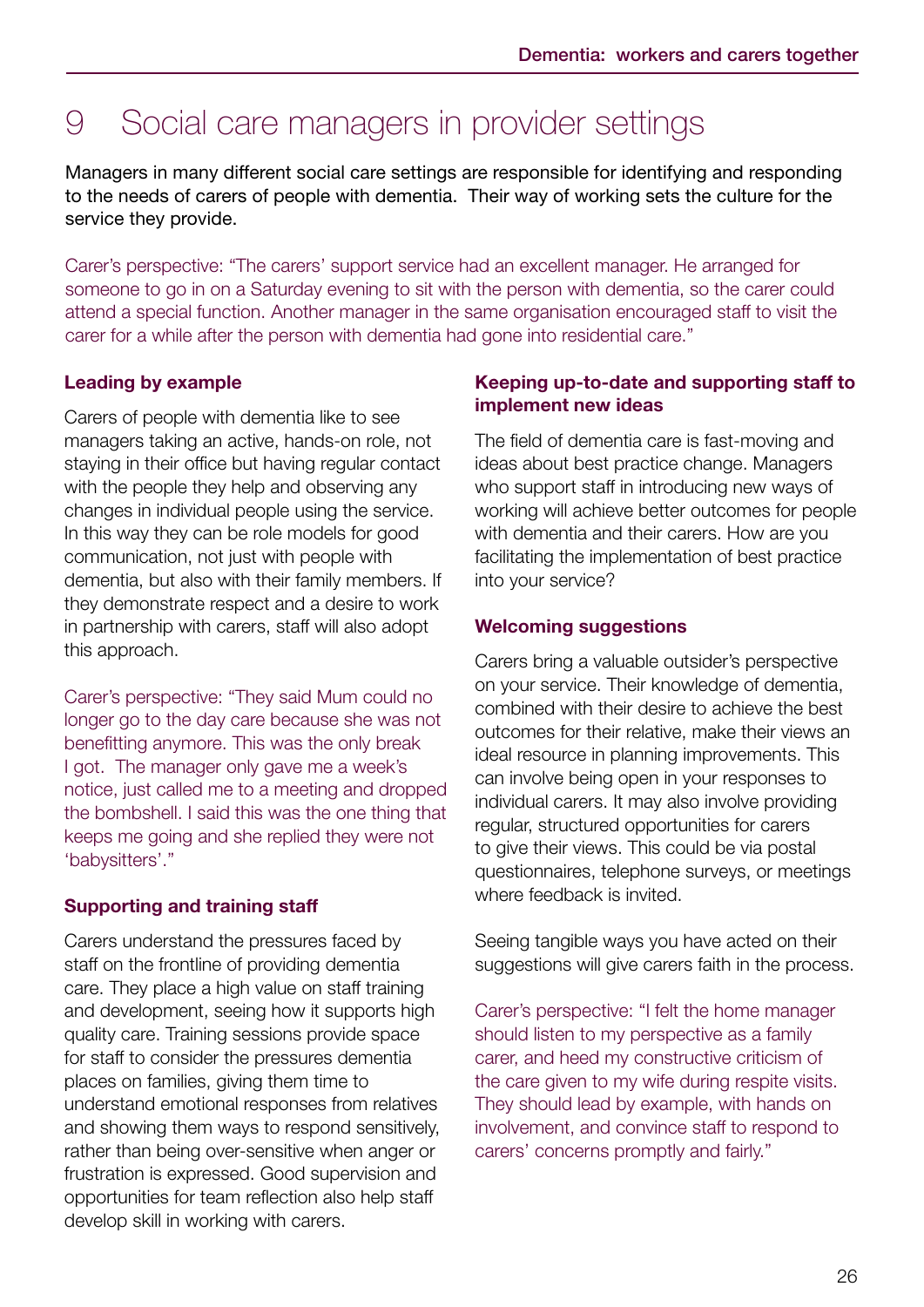#### Being efficient

Leading well means being organised, thinking ahead and having good systems. Keeping carers informed and involved is essential when supporting people with dementia, and will require careful planning and excellent communication. If there are changes in the way the service is run, carers need to be informed as soon as possible. You can delegate these tasks to team leaders, but check they are keeping up with the responsibilities. A simple thing, like replying quickly to emails and other communication, gives the carer confidence and minimises the likelihood of frustration. Being proactive in involving relatives also reduces the risk of problems escalating and resulting in a formal complaint.

Carer's perspective: "The manager of my mum's care home is always on the ball and responds quickly to any queries. When I emailed her about a blocked toilet in Mum's room, she responded immediately and had maintenance deal with it as a priority. She wrote to families recently to explain a fee raise, in a way I felt was clear and responsible. And she seems to take care of staff welfare and morale, so you generally feel that it is a happy place for them to work and for the residents to live. This, I think, is down to firm, clear leadership and good communication."

#### Key tips for social care managers in provider settings

- Be a role model for staff in communicating well with carers.
- Support staff and ensure they are well trained.
- Keep up-to-date with best practice in dementia care.
- Network with other managers of dementia care services.
- Be open to comments and criticisms from carers and act on them.
- Develop good systems for involving and communicating with carers.
- Give regular updates about the service and staffing matters.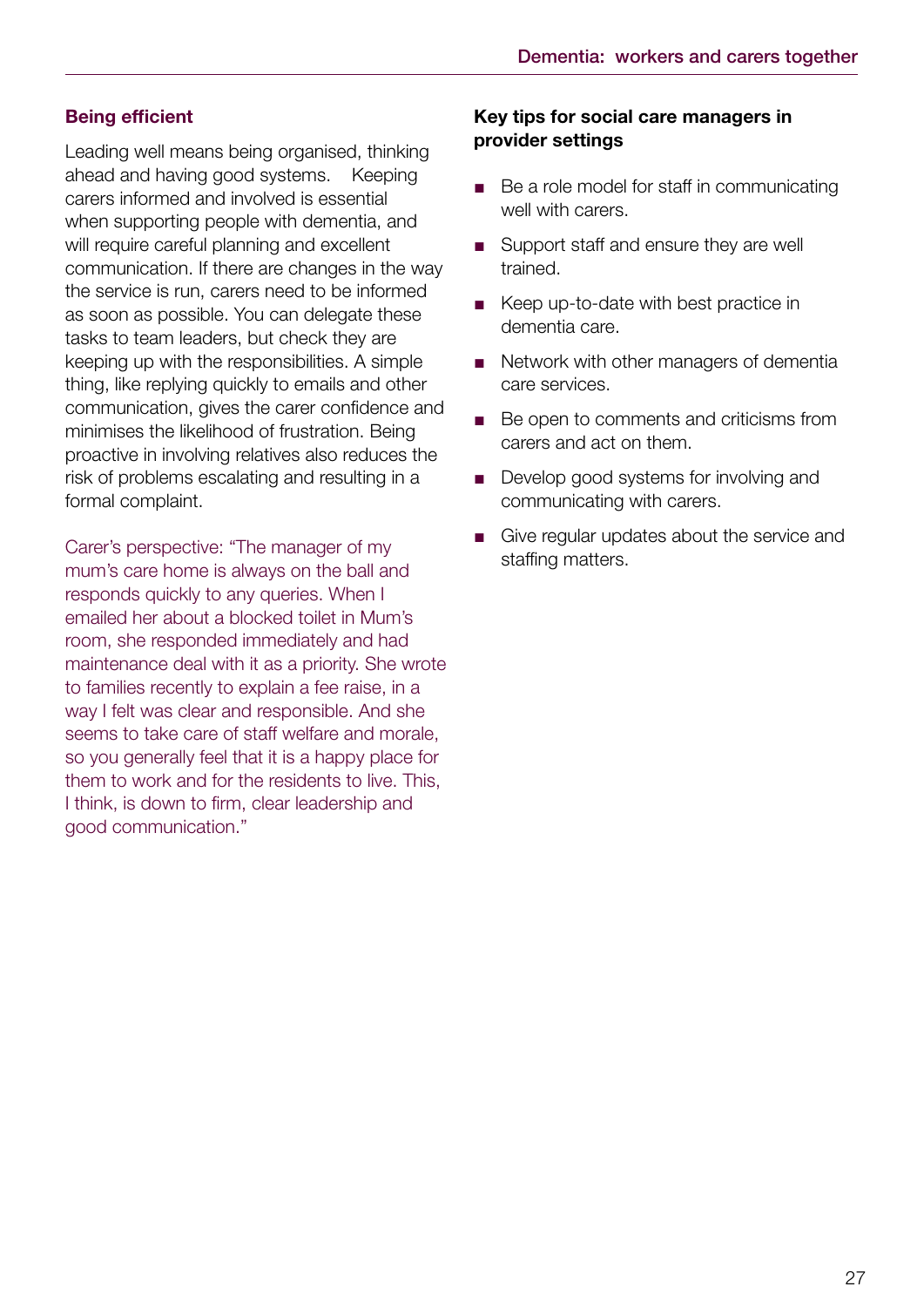### 10 Conclusion

A carer's perspective reported: Edna refused to let the domiciliary care worker do anything for her, and it was getting to be a real problem for her husband who desperately needed support. So the care manager thought long and hard about what might be causing this problem. She wondered if Edna might be thinking something was going on between the domiciliary care worker and her husband and suggested that when the worker came, the husband took the opportunity to go out and buy his newspaper. This worked a treat—Iris was pleasant and obliging with the care worker when her husband was not there. It took imagination and empathy to solve the problem.

Some key suggestions as to how you can work more effectively with the carers of people with dementia:

#### Think yourself into the carer's situation

Think how life would change if someone close to you developed dementia. Understand how the carer must feel when they can no longer carry on with the life they had been used to. Each time you have contact with the carer, imagine what might have happened already that day to contribute to stress and tiredness, and remember to ask how they are.

#### Be positive and imaginative when thinking about providing support

Try not to say that something the carer suggests or requests is not possible, but figure out ways you could make it work for the family. Be creative and adopt a problemsolving approach to help overcome obstacles by offering original and individual responses. Be optimistic, not focusing on the negatives but seizing the potential for wellbeing in dementia and encouraging the carer to hold on to roles and relationships which maintain their own identity.

#### Treat the carer and the person with dementia with friendship, dignity and respect

Always remember that it is what you bring as a person to the relationship with the family that makes the biggest contribution. Building mutual respect, warmth and concern into your dealings with the family will ensure that you become a key part of the team who are supporting the person with dementia. The person with dementia will sense if you enjoy being with them, and will relax in your company, which in turn will help the carer to feel confident.

Carer's perspective: A support worker who worked with my mother was remarkable. She was a young, and despite my mother's best attempts to get rid of her, stuck it out for four hours each week. She volunteered to give her lunch, even though that was not in her remit. She kept to the day and time agreed and called her 'Mum', as she knew that, being from the Caribbean, this would build my mum's trust. She even visited her when I was away and Mum was in respite care. After she finished working with us, she kept in touch, attending my mother's 90th birthday party while she was in a step-down placement from hospital."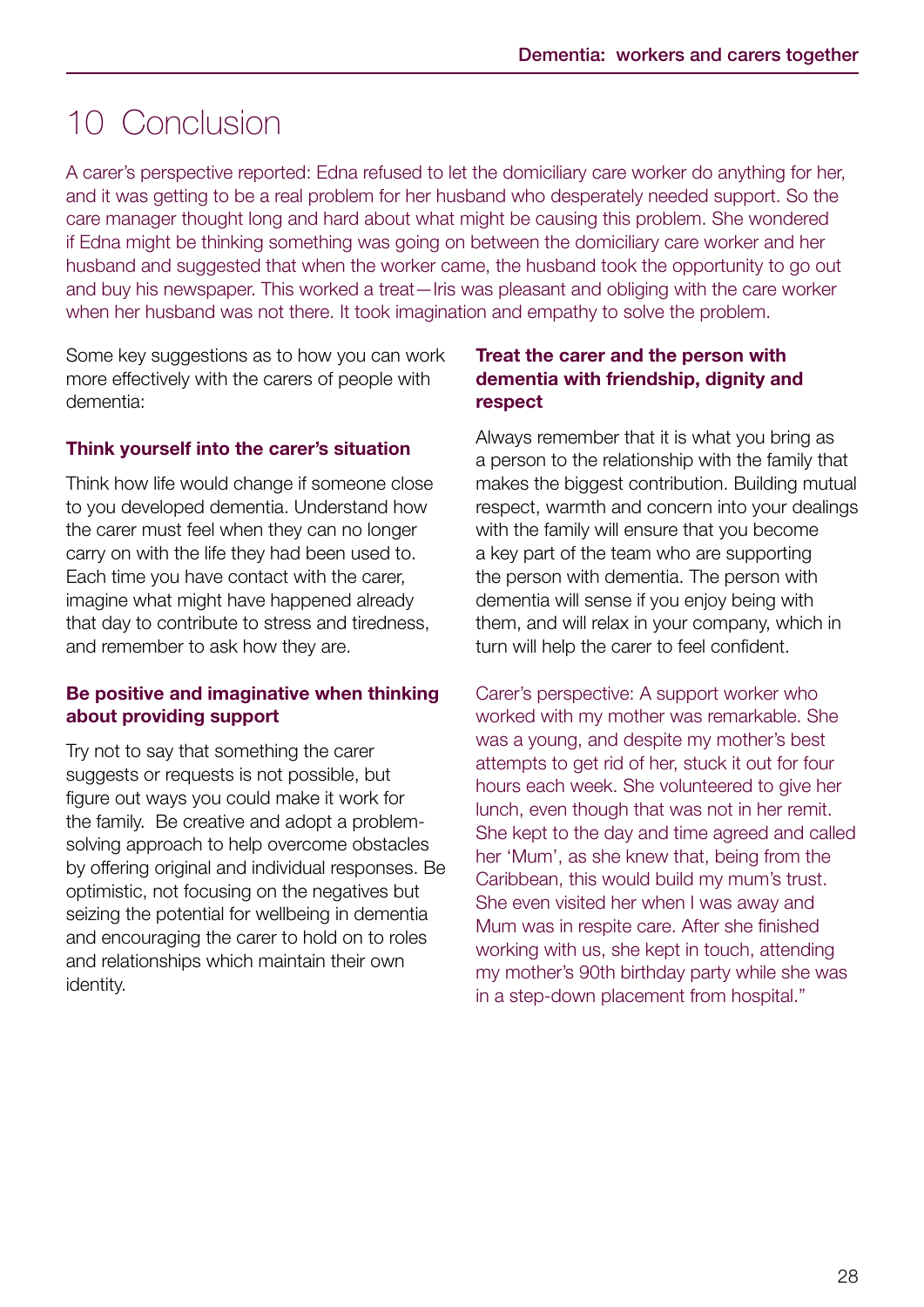### 11 Further reading from Skills for Care

This is one of four related publications all free from the 'Developing skills' > 'Dementia' page of www.skillsforcare.org.uk The others are:

- *Common Core Principles for Supporting People with Dementia*
- *Supporting Dementia Workers*
- *Resources for dementia care*

See also the Dementia UK site, www.dementiauk.org